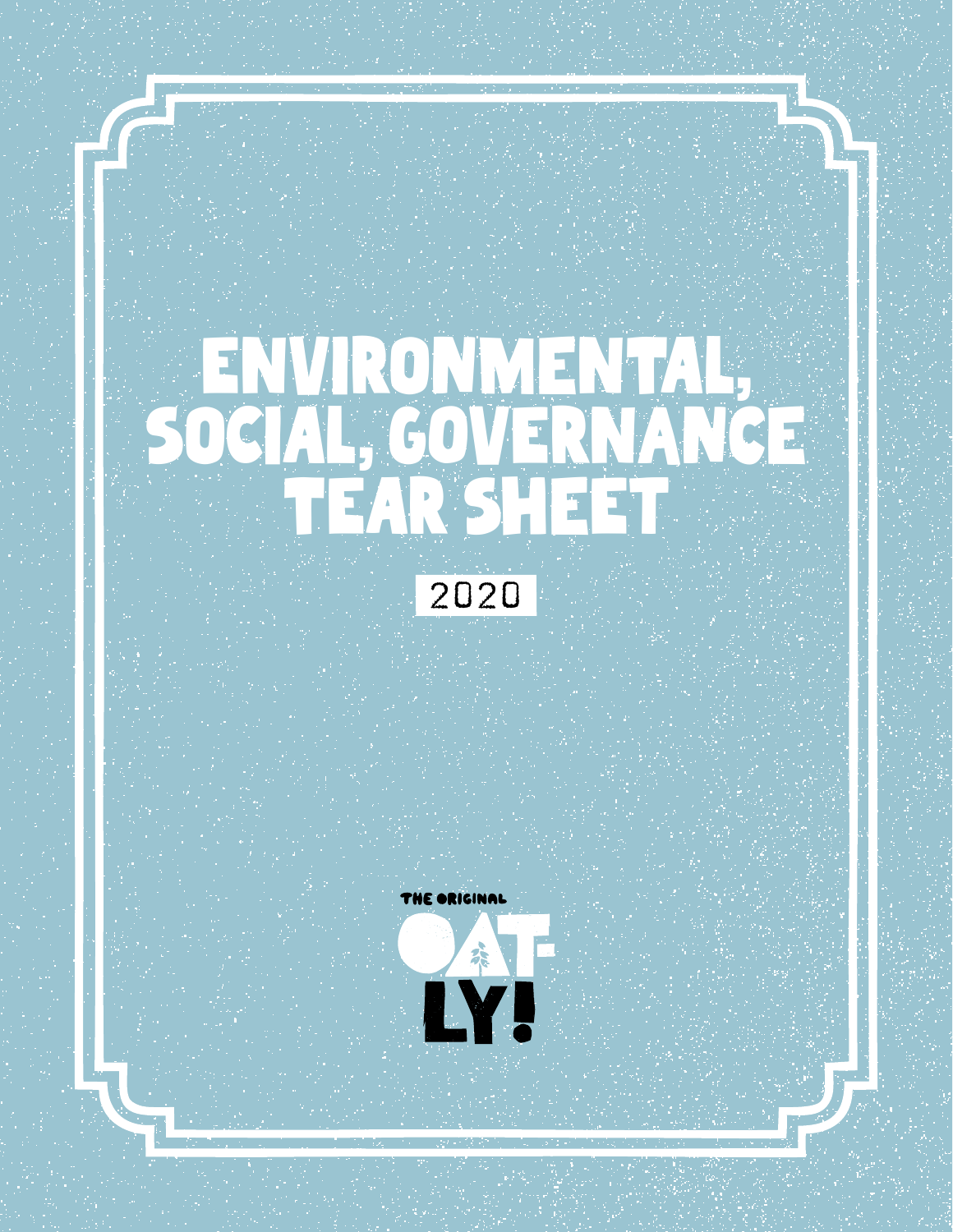# OATLY 2020 ESG TEARSHEET

The following tear sheet contains disclosure of certain relevant environmental, social, and governance (ESG) metrics relating to Oatly's business, as well as those included in the Sustainability Accounting Standards Board (SASB) standards for the Non-Alcoholic Beverages sector. The disclosures in this report are also aligned with the United Nations Sustainable Development Goals (UN SDGs) as indicated per section. This document discloses ESG data for Oatly for the period January 1, 2020 through December 31, 2020, unless otherwise noted.



## **ABOUT OATLY**

We are the world's original and largest oat drink company. For over 25 years, we have exclusively focused on developing expertise around oats: a global power crop with inherent properties suited for sustainability and human health. Our commitment to oats has resulted in core technical advancements that enabled us to unlock the breadth of the dairy portfolio, including milks, ice cream, yogurt, cooking creams, spreads and on-the-go drinks.

## Activity Metrics

| <b>METRIC</b>                       | 2020        | 2019        |
|-------------------------------------|-------------|-------------|
| Revenue (\$MM)                      | 421.4       | 204.0       |
| Full time employees                 | 792         | 520         |
| Volume of products produced $(L)^*$ | 299,400,000 | 165,600,000 |
| Volume of products sold $(L)$       | 289,900,000 | 144,700,000 |
| SASB: FB-NB-000.A                   |             |             |
| Number of production facilities**   | 3           | 3           |
| SASB: FB-NB-000.B                   |             |             |

\* We use volume of products produced to calculate our environmental intensity metrics.

\*\* These metrics represent the number of owned production facilities as of year-end for the given year. We had two new facilities open in 2019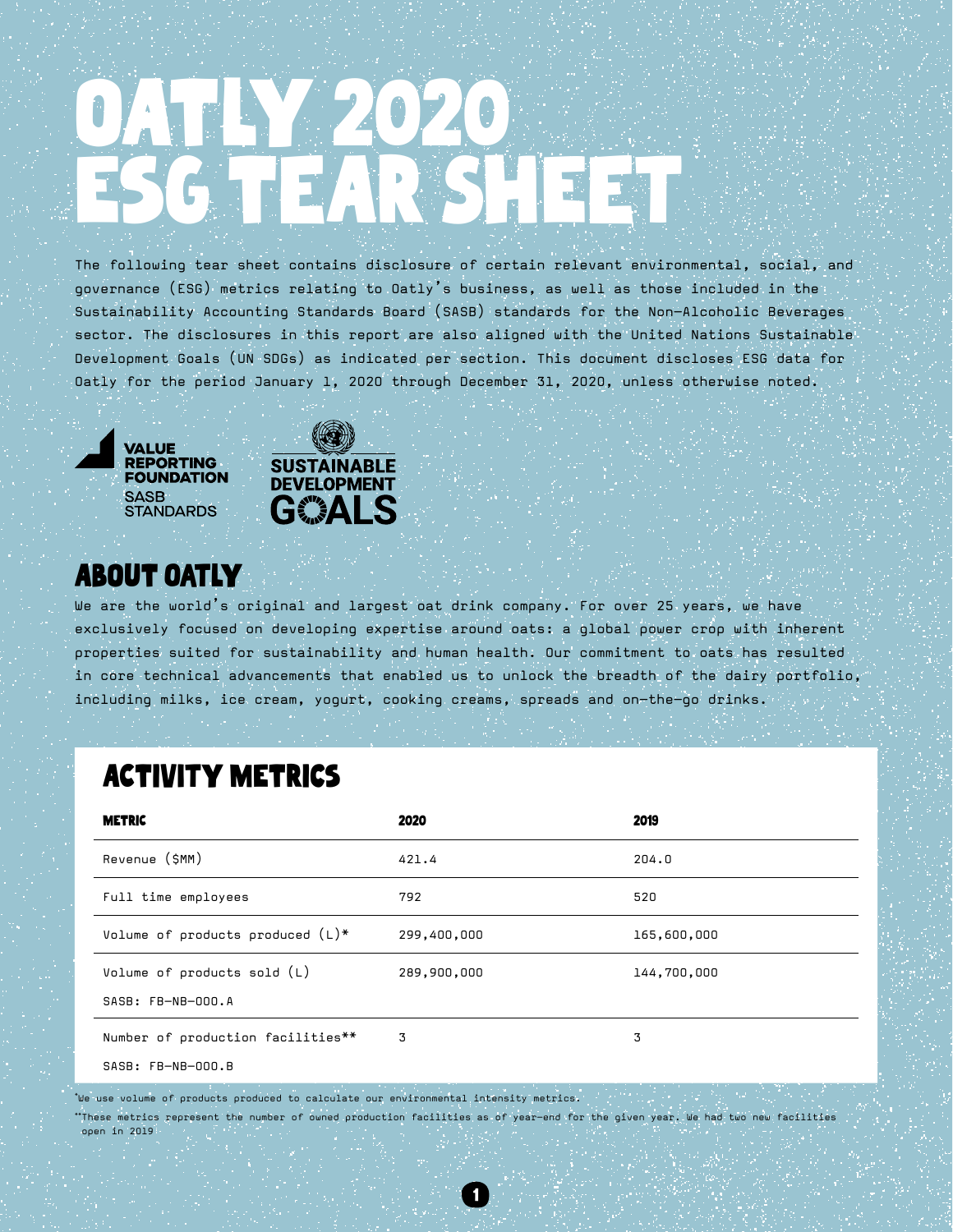## ABOUT SUSTAINABILITY at Oatly

Sustainability is at the core of our business and actionable in our products. On average, oat drink products consumed in place of cow's milk products result in a lower climate impact\*. This equation is our primary mechanism for impact. Our products make it easy for people to turn what they eat and drink into personal moments of healthy joy without excessively taxing the planet's resources. Beyond the inherent properties of our products, we execute a sustainability agenda across our value chain that encompasses agriculture, innovation, production, advertising and more.

Sustainability at Oatly is far more than achieving certain key performance indicators and corporate policies—it is a mindset that helps us navigate business decisions and build a culture that is singularly focused on expanding the boundaries of the plant-based movement.

You can read more about our 2020 sustainability efforts in our **SUSTAINABILITY UPDATE** and our exciting plans for the future in our **SUSTAINABILITY PLAN.** 

\* Poore, J., & Nemecek, T. (2018). Reducing food's environmental impacts through producers and consumers. Science, 360(6392), 987-992. (With additional calculations for the BBC's food calculator provided by J. Poore on oat drink, almond drink, and rice drink.) https://doi.org/10.1126/science.aaq0216

#### FORWARD-LOOKING STATEMENTS

This Environmental, Social, Governance Tear Sheet 2020 (the "ESG Tear Sheet") contains forward-looking statements regarding our future business expectations and objectives and our environmental, social and governance goals, which involve risks and uncertainties. Actual results may differ materially from the results anticipated depending on a variety of important factors, including without limitation the risks detailed in our filings with the U.S. Securities and Exchange Commission. In relation to the ESG Tear Sheet, we are (wholly or in part) reliant on public sources of information and information provided by our own suppliers and business partners.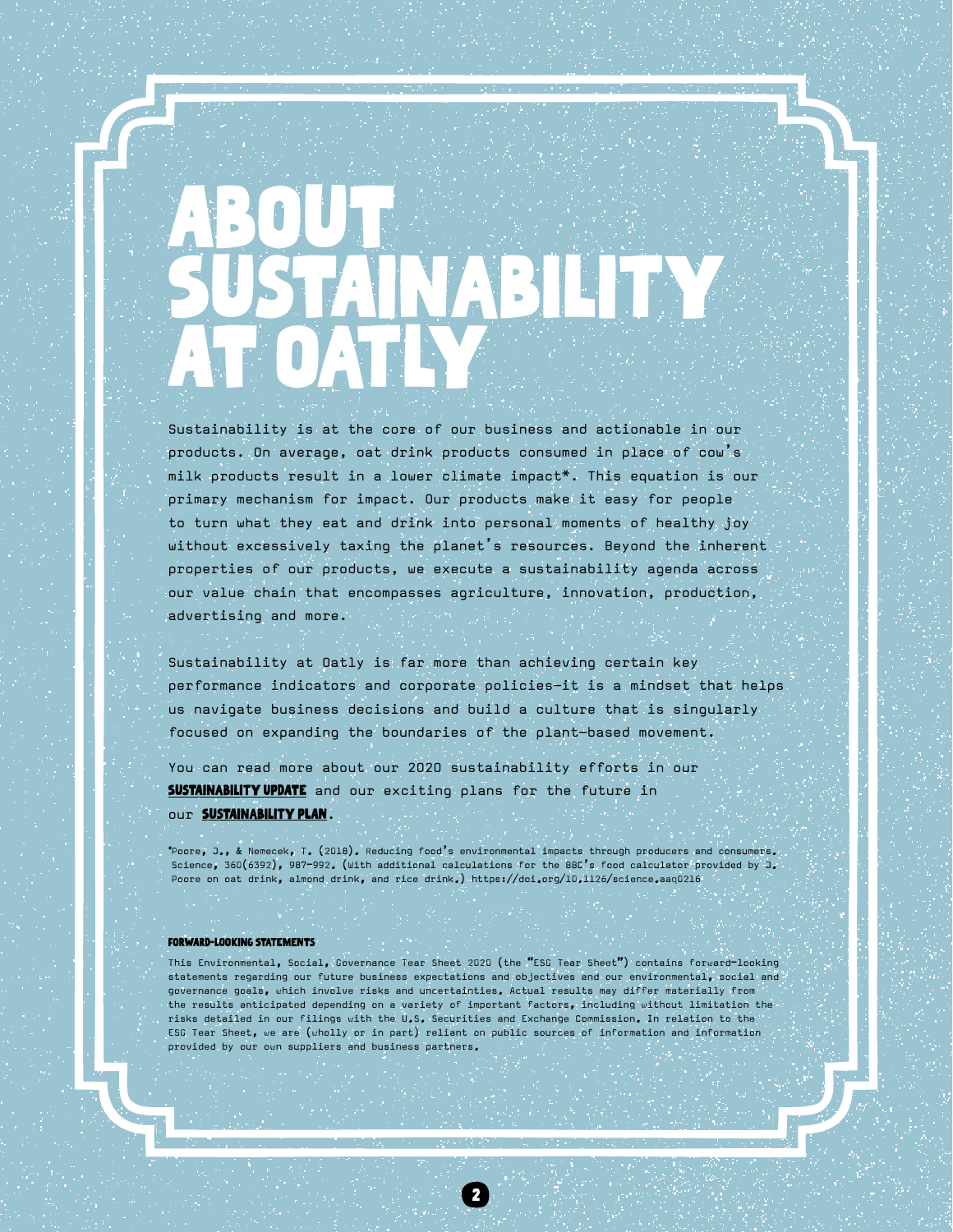# VIRONNEL



**RESPONSIBLE**<br>CONSUMPTION AND PRODUCTION



13 GLIMATE

Sustainability is a core value and focus for Oatly. We take into account our environmental impact in our decision-making processes, so we can introduce better solutions in the areas where they exist or develop new ones where they don't. We know the importance of continuous improvements in all aspects of our business, and so we systematically work to improve and refine our environmental management system and our environmental performance.

• People are the heart of our company, and we make sure employees have the resources they need to be safe at our sites and to have the information they need to understand how their work impacts the environment. Oatly's Environmental Policy is available to all staff in our internal Quality Management system.

• We have key indicators of environmental performance that we report on annually to hold ourselves accountable. And, we have practicable methods to improve our environmental performance.

• We hold our producers, suppliers and partners to high standards, as they share in our goals and visions for a more sustainable food system. For more information please see Supply Chain Management section under Governance.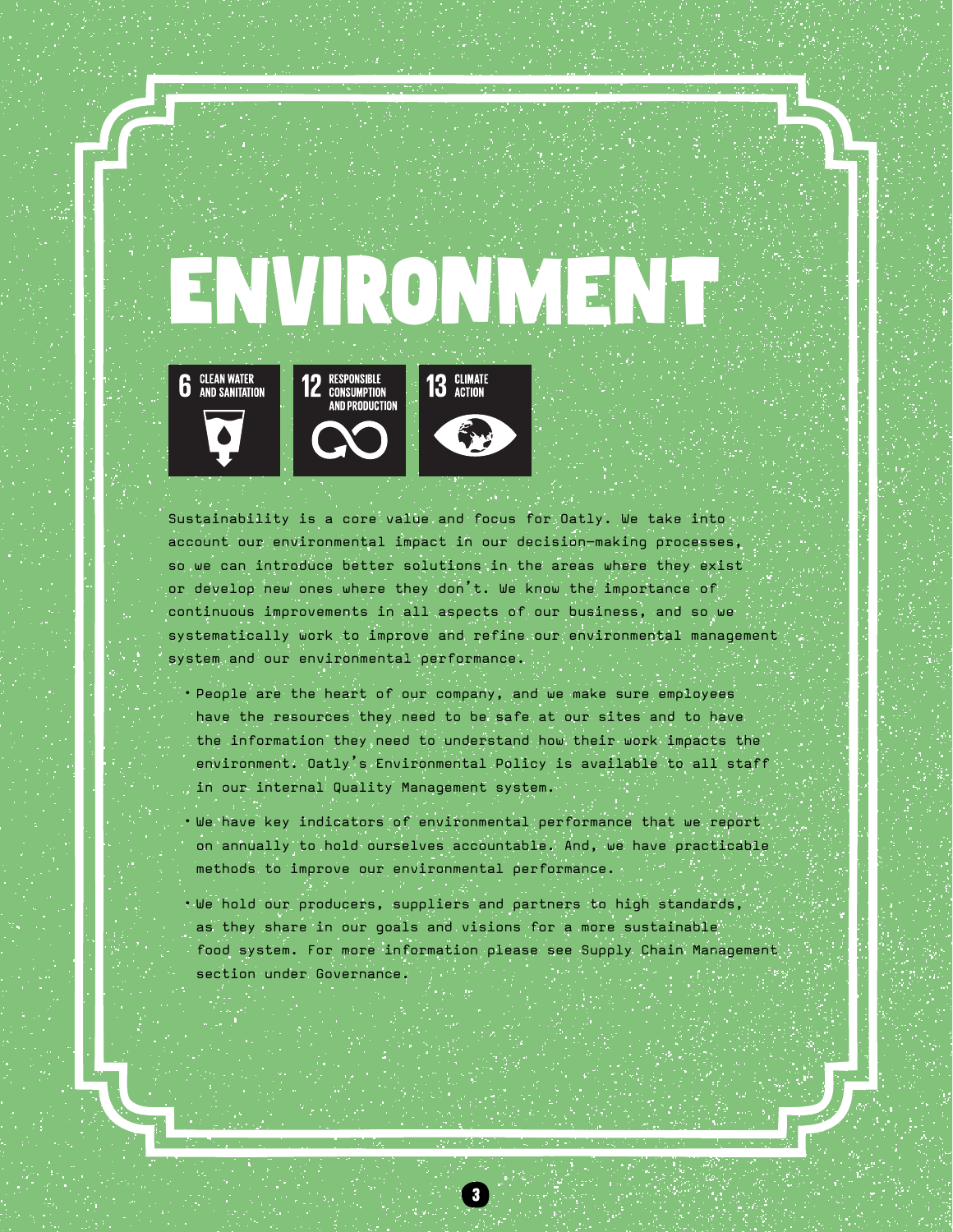## GHG Emissions and Climate Change

| <b>METRIC</b>                                    | 2020                                                                                                                          |
|--------------------------------------------------|-------------------------------------------------------------------------------------------------------------------------------|
| Scope 1 emissions (MTCO2e)                       | 4,260                                                                                                                         |
| Scope 1 emissions intensity (kg/Liters produced) | 0.014                                                                                                                         |
| Scope 2 emissions (MTCO2e)                       | 3,763                                                                                                                         |
| Scope 2 emissions intensity (kg/Liters produced) | 0.013                                                                                                                         |
| Scope 3 emissions (MTCO2e)*                      | 159,080                                                                                                                       |
| Purchased goods and services 90,916              |                                                                                                                               |
| Fuel and energy-related activities 3,996         |                                                                                                                               |
| Waste generated in operations 243                |                                                                                                                               |
| Upstream transportation and distribution 63,174  |                                                                                                                               |
| Business travel 751                              |                                                                                                                               |
| Scope 3 emissions intensity (kg/Liters produced) | 0.531                                                                                                                         |
| GHG emissions<br>reductions efforts              | As we've increased our production volume, (in 2020 it was +81%<br>compared to 2019), we've also increased our total corporate |

4

compared to 2019), we've also increased our climate impact. The two main drivers of our CO2e emissions are transportation and cultivation of ingredients. In 2020, we also improved our reporting system with a more standardized inventory of GHG emission factors.

While overall energy intensity improved by 8% in 2020 due to increased production efficiency, sourcing renewable energy continues to be a challenge as we expand production to new regions; that meant that in 2020, we saw a decrease in our overall share of renewable energy use. The share of renewable energy for our own production sites is 65%, mainly due to our production site in Sweden that continues to be powered by 100% renewable energy. We will continue to strive toward 100% renewable energy solutions for all of our production. We are also seeking ways to improve the efficiency of the energy used in our factories and exploring opportunities to generate energy onsite.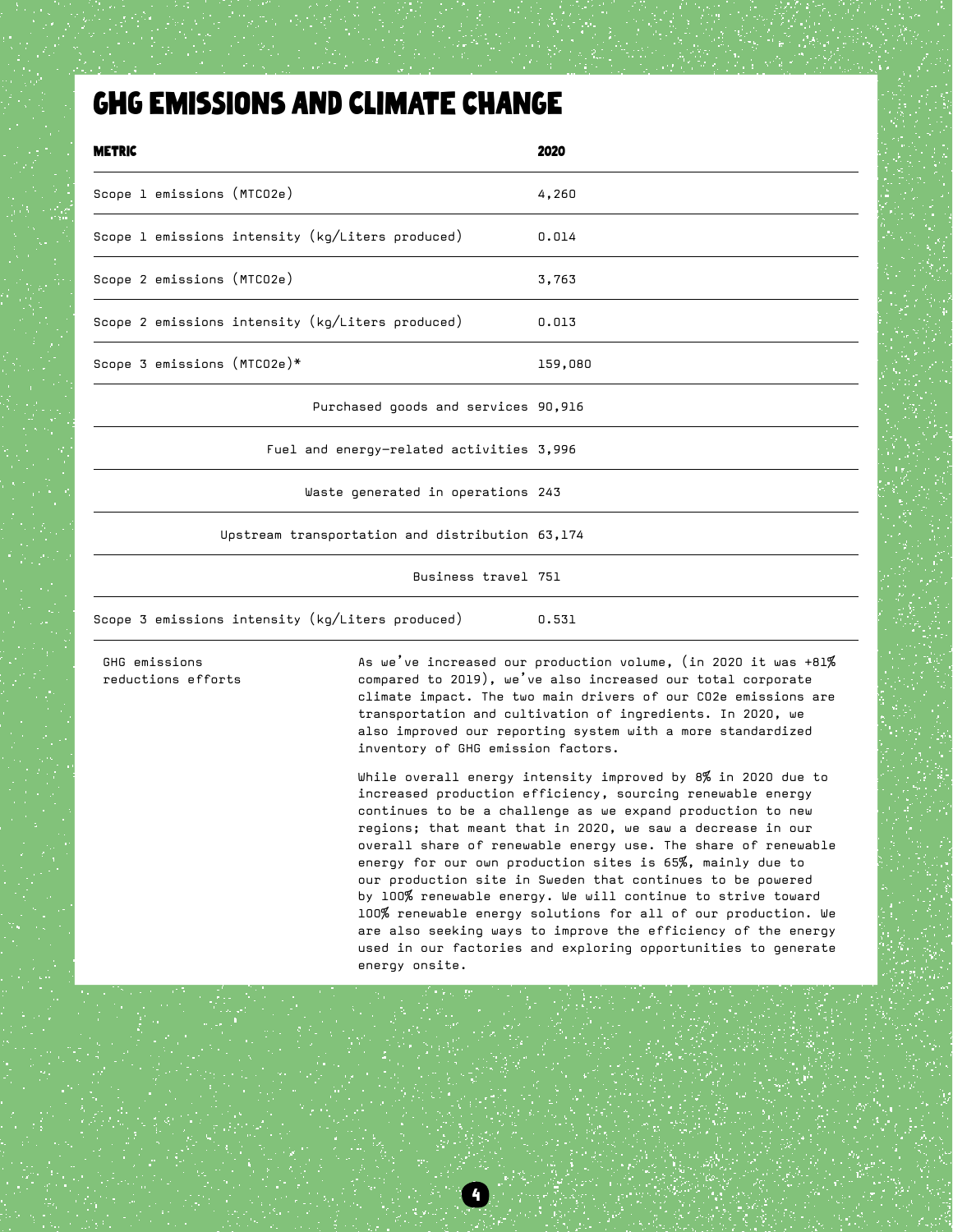Climate footprint labeling We published a climate impact figure for each of our 132 products in Europe and our intention is to calculate footprints in our other regions as well.

> For true systemic change, we believe that climate footprint information should always be made available and that climate footprint declarations should be required for all food companies. Not only would that level of transparency help consumers make informed decisions before buying a product, but companies would be encouraged to take more responsibility for their climate impact.

\* With respect to corporate-level disclosures relating to greenhouse gas emissions, Oatly is following the Greenhouse Gas Protocol. The reported emissions for the Scope 3 category represent an estimate based on a number of assumptions. As a result, the estimates reported in this category may be above or below actual emissions, potentially by a significant amount. Our ability to verify the assumptions and information used to calculate these metrics (whether now, in the past, or in the future) may be limited by the integrity of the underlying data available at the relevant point in time and the status and evolution of global, supranational and national laws, guidelines and regulations in relation to the tracking and provision of such data. Therefore, such information is provided on a reasonable efforts basis and is subject to change.

### Energy Management

SASB: FB-NB-130a.1

|                                                          | 2020        | 2019       |
|----------------------------------------------------------|-------------|------------|
| Operational energy consumed<br>(kWh)                     | 161,539,035 | 96,688,978 |
| Operational energy intensity<br>(kWh/Liters produced) ** | 0.540       | 0.584      |
| Percentage renewable energy***                           | 49%         | 63%        |

\*\*Operational energy intensity included above is based on overall operational energy consumed at a corporate level, and is therefore a different metric than "energy use" disclosed in the 2019 and 2020 Sustainability Reports, which is based on factory-level output. \*\*\*Includes electricity and thermal energy for both owned operations and our co-manufacturers' operations. With respect to our comanufacturing operations, we rely on information provided by third parties, which may be difficult to verify.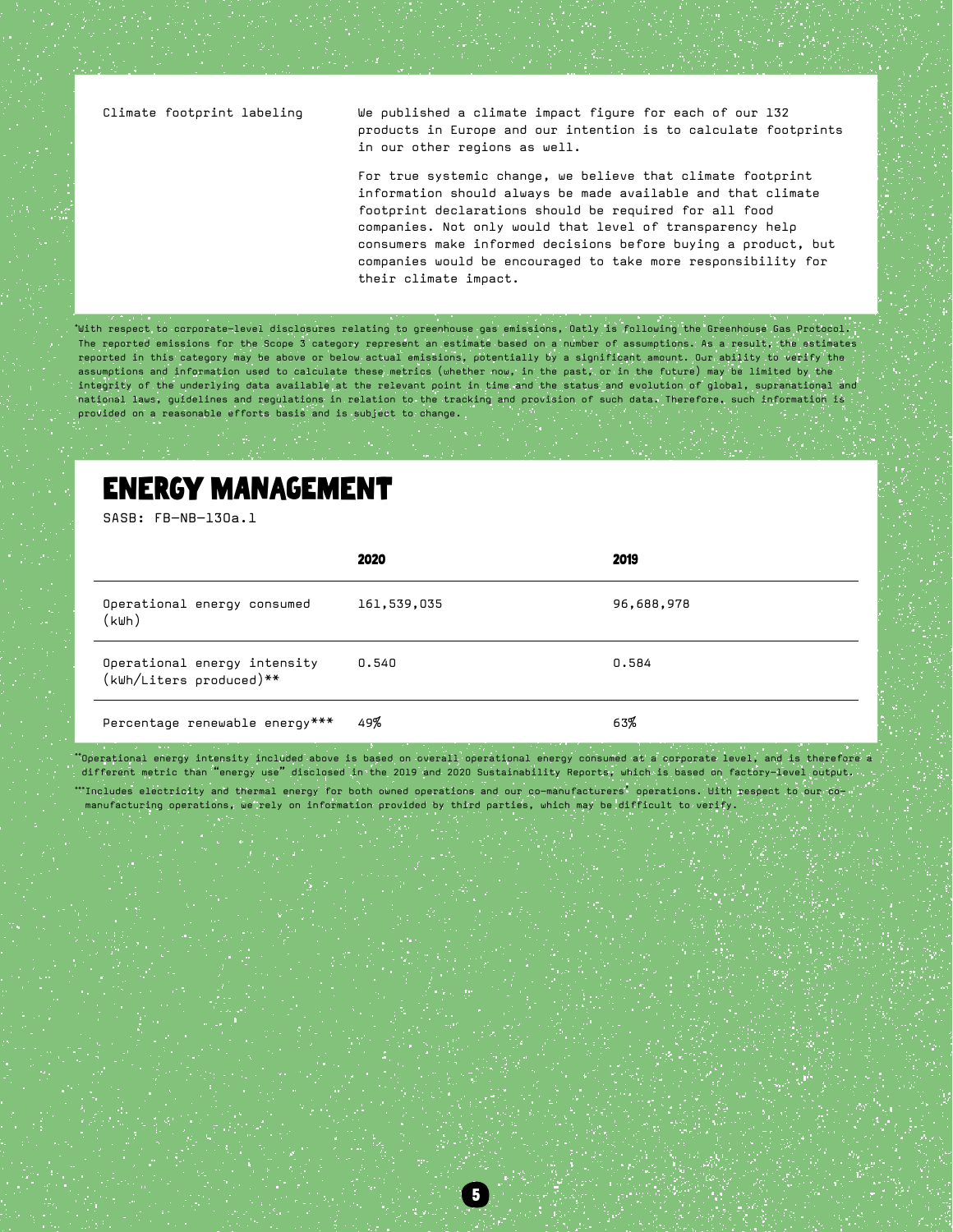## Fleet Fuel Management

SASB: FB-NB-110a.1

#### Fleet fuel consumed

(Percentage renewable fleet fuel)

Oatly is continuously thinking about the future of freight, especially since we do not own our fleet of transport vehicles. In Europe, we are using multiple transportation options, including electric truck transport inbound to warehouse and outbound to customers, in partnership with Einride, the Swedish transport company specializing in electric vehicles. After the success of our initial partnership, we are exploring the scalability of our partnership with Einride to other regions around the globe. We are also in the process of developing a new sustainability KPI dashboard to help us track and manage our fleet data.

|                                                           | 2020  | 2019  |
|-----------------------------------------------------------|-------|-------|
| Emissions from<br>transportation intensity<br>(kg CO2e/L) | 0.207 | 0.115 |

Efforts to reduce emissions associated with transportation

In 2020, our transport accounted for about 37% of our overall climate footprint. In 2020 we updated our reporting to include a wider scope of data and to apply a more standard set of GHG emissions factors. This change in emissions factors accounts for a significant portion of the increase in greenhouse gas emissions from transportation from 2019 to 2020. Distribution of finished products is by far the biggest driver of transportation emissions, and more than half of it is due to the shipping of products to Asia from factories in Europe and the U.S. That will continue to be the case as long as global demand for our products outpaces how quickly we can build new sites and processes to distribute them. But as more of our factories come online closer to their end-markets, we will be able to reduce our transportation emissions.

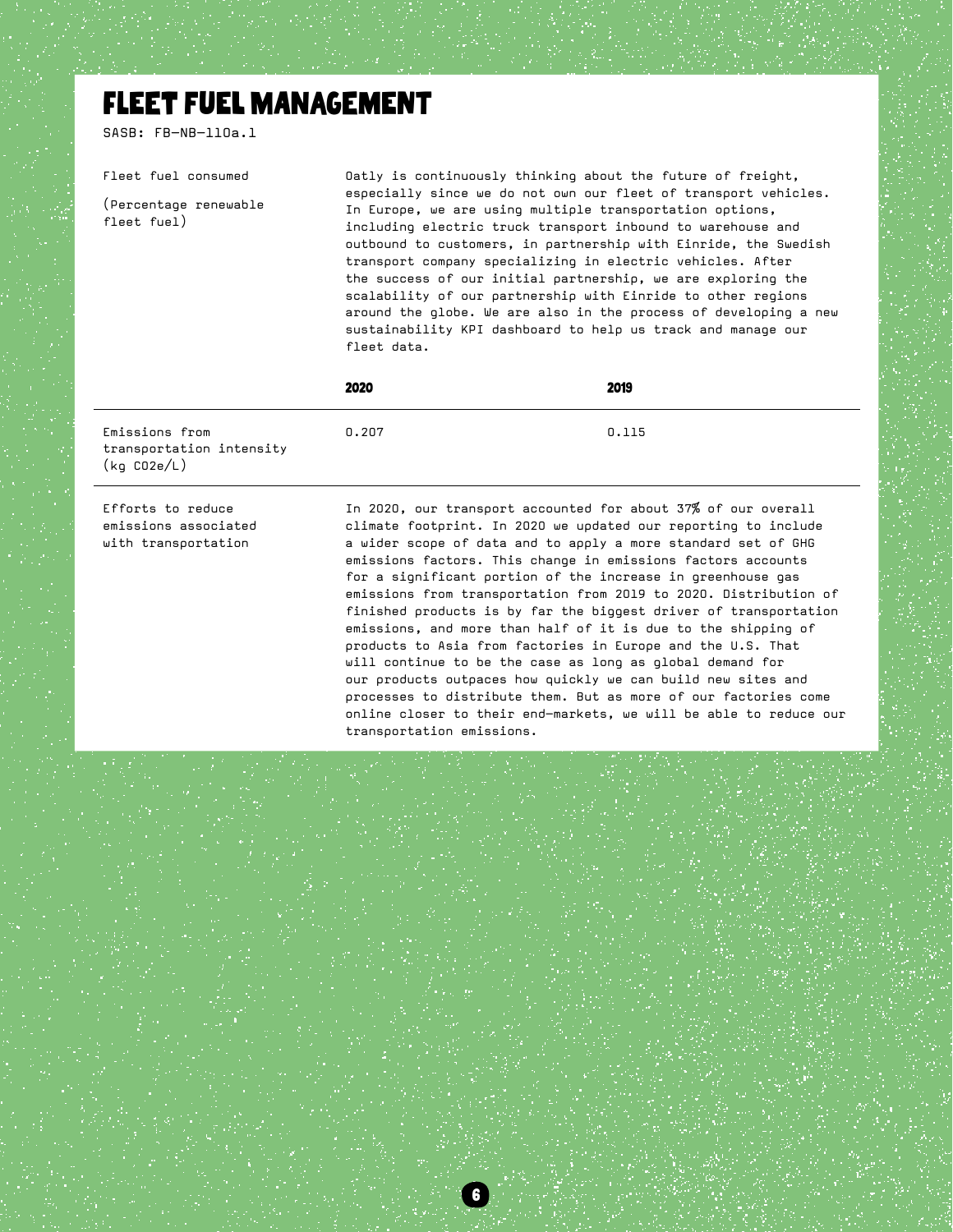We stay committed to our long-term ambition of shifting to 100% sustainable ground transport (inbound and outbound) for our products and materials, using electric vehicles, rail or vehicles powered by renewable fuels. We will continue to optimize routes and look for the most sustainable local solutions for transport as there is no 'one size fits all' approach. In 2020 we actively pursued measures to reduce our transport climate impact:

- Oatly partnered with Einride to be one of the first companies to digitize and deploy a fleet of electric trucks to deliver liquid oats in Sweden.
- At our production site in Sweden, we reduced the number of terminal trucks, which is about 6,000 liters of reduced consumption of diesel per year. A CO2e estimated savings of 1.8 tons/year.
- We've purposefully designed our warehousing network to optimize proximity to our production facilities and to customer concentration to minimize costs and environmental impacts.
- As with most companies this past year we also faced challenges related to the global pandemic. Air freight became a necessity in 2020 to ensure we could keep delivering on our greater objective of empowering a plant-based revolution.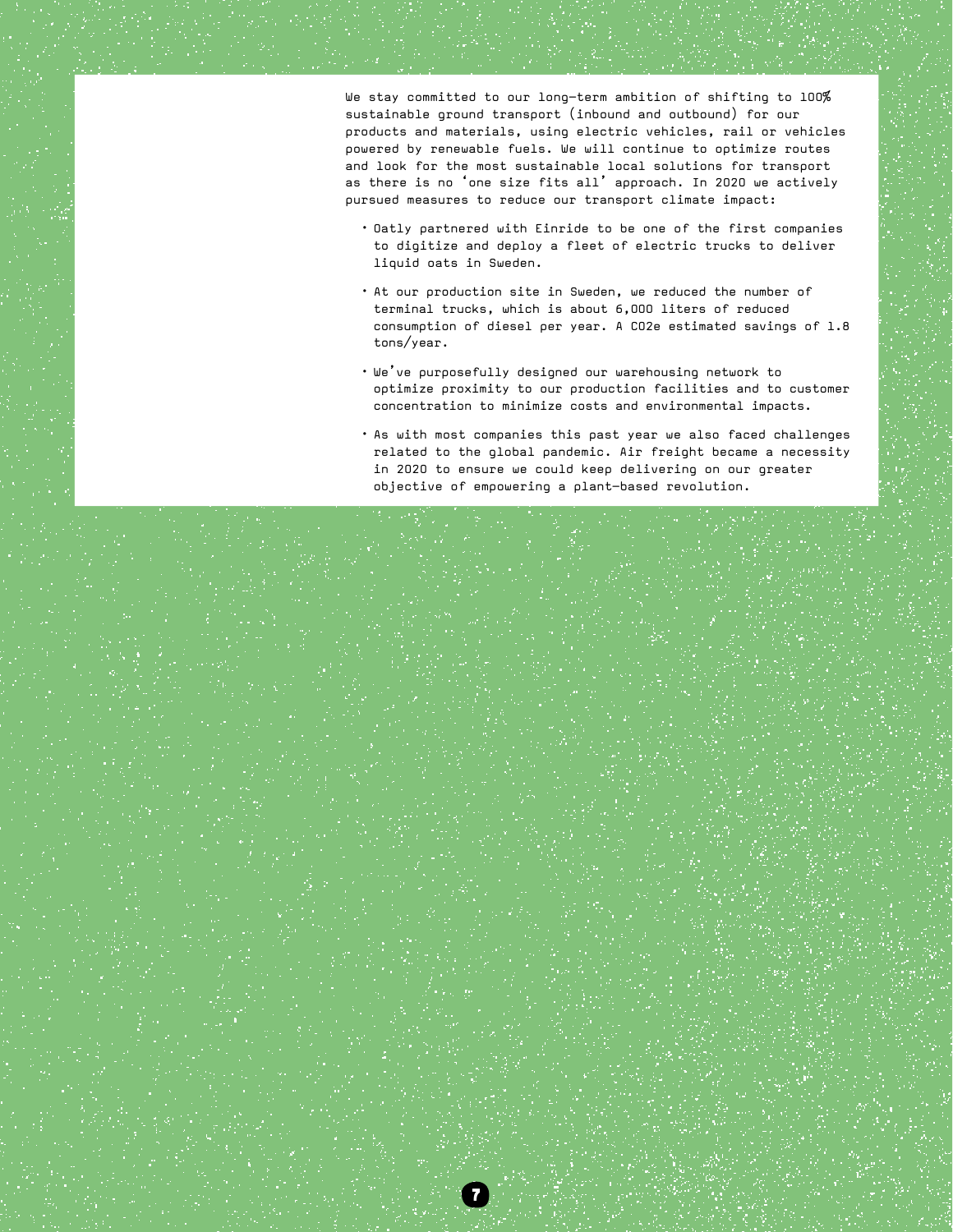## WATER USE

SASB: FB-NB-140a.1

| METRIC                                                                                                                               | 2020                                                                                                                                                                                                                                                                                                                                                                                                                                                                                                               | 2019                                                                                                                                   |
|--------------------------------------------------------------------------------------------------------------------------------------|--------------------------------------------------------------------------------------------------------------------------------------------------------------------------------------------------------------------------------------------------------------------------------------------------------------------------------------------------------------------------------------------------------------------------------------------------------------------------------------------------------------------|----------------------------------------------------------------------------------------------------------------------------------------|
| Total water withdrawn $(L)^*$                                                                                                        | 640,000,000                                                                                                                                                                                                                                                                                                                                                                                                                                                                                                        | 562,000,000                                                                                                                            |
| Percentage of water withdrawn<br>and consumed in regions<br>with High or Extremely High<br>Baseline Water Stress                     | 0% In 2020, none of our owned factories are located in areas<br>with High or Extremely High Water Stress, according to the World<br>Resources Institute Water Risk Atlas, Aqueduct.                                                                                                                                                                                                                                                                                                                                |                                                                                                                                        |
| Description of water<br>management risks and<br>discussion of strategies<br>and practices to mitigate<br>those risks<br>SASB: 140a.2 | In 2020, our water usage per produced output decreased at all<br>our own production sites. One key reason was that our sites in<br>Vlissingen, The Netherlands and Millville, New Jersey started<br>production in 2019 and experienced higher water usage during the<br>start-up period, which is common. But as expected, during the<br>course of 2020 the water usage went down in these facilities as<br>production at those sites found its rhythm and we implemented<br>measures to improve water efficiency. |                                                                                                                                        |
|                                                                                                                                      | To continue to advance water efficiency, we are working with<br>partners to calculate the impact of changes to the production<br>process to minimize freshwater use. In Millville for example,<br>we installed a closed-loop barrier fluid unit to overcome the<br>irreqular flow pressure in the municipal water system.                                                                                                                                                                                          |                                                                                                                                        |
|                                                                                                                                      | At our longest operating production site Landskrona, Sweden more<br>reusing steam to heat incoming water, which reduced our water<br>withdrawal from the municipal water supply.                                                                                                                                                                                                                                                                                                                                   | effective production planning resulted in fewer production losses<br>and less water for cleaning. We also implemented a new system for |
|                                                                                                                                      | One complicating factor for water usage measurement is that<br>we have two different setups for our production sites, which<br>makes it difficult to combine site-level water usage into a<br>consolidated metric. An Oatly production site can be:                                                                                                                                                                                                                                                                |                                                                                                                                        |
|                                                                                                                                      | $\cdot$ oatbase production only $-$ the site produces oatbase (the<br>product OR                                                                                                                                                                                                                                                                                                                                                                                                                                   | foundational ingredient for all our products), which is then<br>transported to production partners to complete the finished            |
|                                                                                                                                      | oatbase and the ready-to-consume Oatly product.                                                                                                                                                                                                                                                                                                                                                                                                                                                                    | • oatbase and finished good production - the site produces the                                                                         |
|                                                                                                                                      | The Millville and Vlissingen sites are designed to produce<br>oatbase only while the Landskrona site produces oatbase (some of<br>which is sent to production partners) and finished products.                                                                                                                                                                                                                                                                                                                     |                                                                                                                                        |
|                                                                                                                                      |                                                                                                                                                                                                                                                                                                                                                                                                                                                                                                                    |                                                                                                                                        |

\* Total water withdrawn refers only to water withdrawn at Oatly owned factory sites. We do not measure the water withdrawn by our comanufacturers.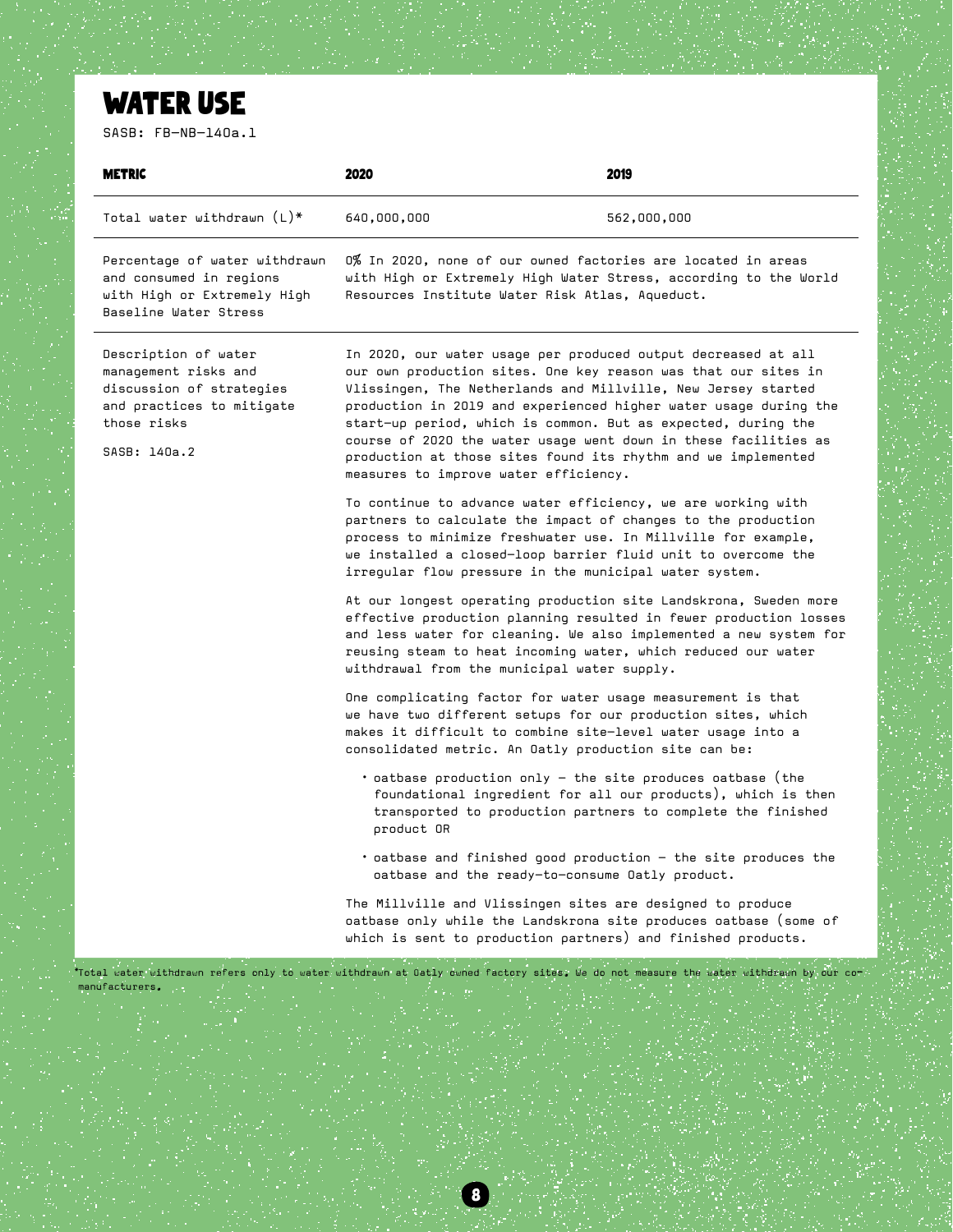## WASTE MANAGEMENT\*

| <b>METRIC</b>                                         | 2020                                                                                                                                                                           | 2019   |
|-------------------------------------------------------|--------------------------------------------------------------------------------------------------------------------------------------------------------------------------------|--------|
| Total oat fiber residue<br>generated $(MT)*$          | 41,531                                                                                                                                                                         | 18,602 |
| Percentage oat fiber<br>residue recycled              | 100%                                                                                                                                                                           | 100%   |
| Percentage oat fiber residue<br>converted to energy** | 34%                                                                                                                                                                            | 21%    |
| Percentage sent to landfill                           | О%                                                                                                                                                                             | О%     |
| Waste reduction efforts                               | Our aim is to eliminate production waste sent to landfill. We<br>aranta da constituído a constituído de conseguidade de 1999, en conseguidade do seu estrutura do conseguidade |        |

work to reduce waste, repurpose oat fiber residue and other organic waste, and compost or convert the rest to energy. Oat fiber residue represents the largest and most material waste stream generated from our own production operations. In 2020, 100% of our oat fiber residues generated in our production sites were repurposed! The oat fiber residue from our Landskrona site went to animal feed and a small amount for biogas. The oat fiber residue from our Vlissingen site went to biogas and the oat fiber residue from our Millville site went mainly to animal feed with a

smaller amount being repurposed as soil improver.

\* Waste metrics refer only to oat fiber residue from our production process, our largest and most material waste stream. \*\*Percentage waste converted to energy refers to waste converted to biogas, a renewable energy source.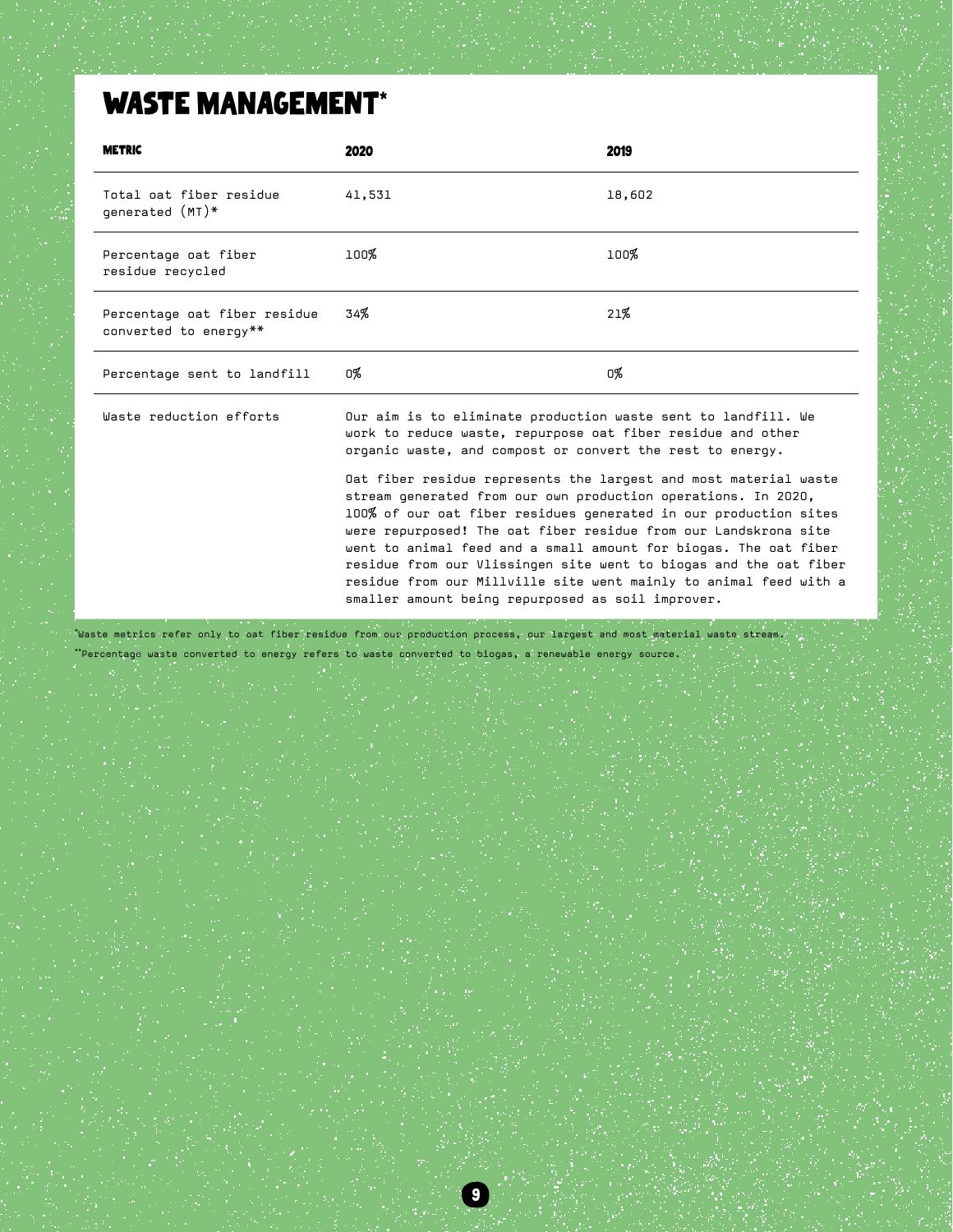## **PACKAGING**

SASB: FB-NB-410a.1

| <b>METRIC</b>                                                                                                             | 2020                                                                                                                                                                                                                                                                                                                                                                                                                                                                                                                                                                                                                                                                                                                                                                          | 2019   |
|---------------------------------------------------------------------------------------------------------------------------|-------------------------------------------------------------------------------------------------------------------------------------------------------------------------------------------------------------------------------------------------------------------------------------------------------------------------------------------------------------------------------------------------------------------------------------------------------------------------------------------------------------------------------------------------------------------------------------------------------------------------------------------------------------------------------------------------------------------------------------------------------------------------------|--------|
| Total weight of packaging (MT)                                                                                            | 17,332                                                                                                                                                                                                                                                                                                                                                                                                                                                                                                                                                                                                                                                                                                                                                                        | 10,681 |
| Percentage made from recycled<br>and/or renewable materials                                                               | 87%                                                                                                                                                                                                                                                                                                                                                                                                                                                                                                                                                                                                                                                                                                                                                                           | 86%    |
| Percentage that is<br>recyclable, reusable,<br>and/or compostable                                                         | We aspire to source packaging that is fully, technically<br>recyclable and disclose the results of our efforts in<br>future reporting.                                                                                                                                                                                                                                                                                                                                                                                                                                                                                                                                                                                                                                        |        |
| Discussion of strategies to<br>reduce the environmental<br>impacts of packaging<br>$SASR: FR-NR-410a.2$<br><b>Service</b> | Our ambition is to source packaging that is made from 100%<br>renewable or recycled materials and is fully recyclable. We also<br>aim to prioritize packaging that is produced responsibly through<br>appropriate certifications and using renewable energy.<br>In 2020, we improved packaging resource efficiency by reducing<br>the weight of secondary trays. For example, in some trays from<br>Europe and Asia we identified a tray with about 35% lighter<br>weight, which we estimate will cut CO2e emissions in half per<br>tray. Since the tray is made from FSC-certified controlled<br>wood virgin fiber, which is stronger than recycled fiber, less<br>material is needed. The material is recyclable and adds high-<br>quality paper into the recycling system. |        |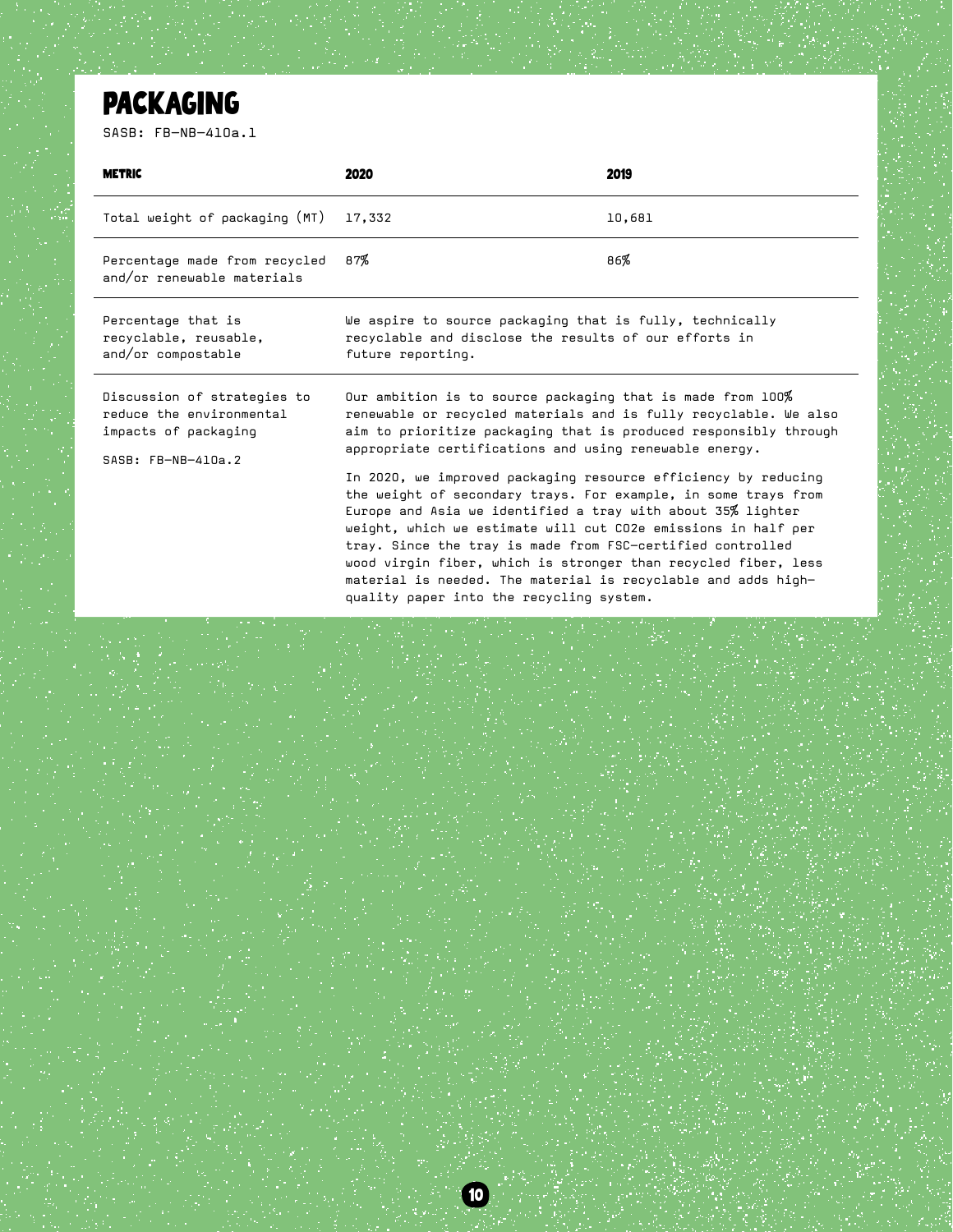

Our organizational development is led by our People and Transformation team, whose goal is to institutionalize the principles of flexibility, innovation and continuous learning in our work environment. We invest heavily in programming and resources that promote individual, cultural, structural and process changes towards our goals. Our teams are organized to generate holistic, crossfunctional insights and solutions to business problems.

To meet our sustainability mission, we need the expertise of a diverse group of coworkers who feel that they work in a safe, inclusive and empowering environment, are compensated equitably for their work and protected from discrimination of any kind. We recognize that our employees work best when they are celebrated for bringing their whole selves to work. All this to say: Oat Punks are valued for their individuality and for their unique contributions that shape Oatly, and as an employer, we are committed to ensuring our employees' dignity, safety and wellbeing.

This applies to all aspects of employment. We communicate "Oatly's Guiding Principles" to our employees to align our organization and foster a culture founded on sustainability, health and trust. We continually make efforts to ensure that our policies regarding hiring, compensation, promotion and transfer are based solely on job requirements, job performance and job-related criteria. We aim to apply our employment policies and practice in full compliance with applicable national and local fair employment laws, including those relating to compensation, benefits, transfer, retention, termination, training, career development opportunities and social and recreational programs.

Given the global nature of our business, we actively work to have employee bases that reflect the demographics of the end markets they serve. We work within each market's regulations around measuring employee identity to ensure accountability and progress towards this goal.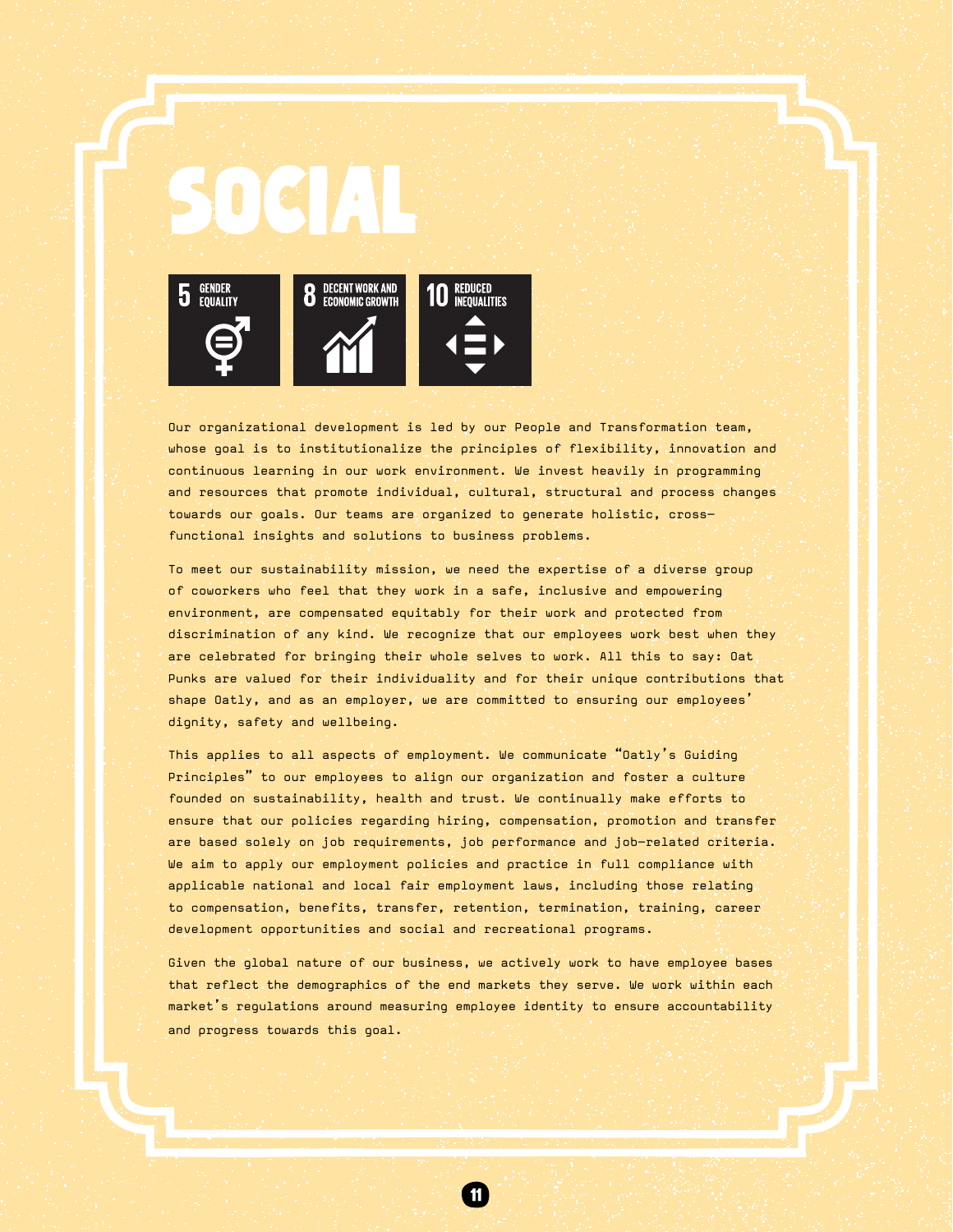## HUMAN CAPITAL MANAGEMENT

#### **METRIC**

| Employee engagement | We conduct an annual employee engagement survey to measure<br>engagement and counteract discrimination, ensure inclusion<br>and improve employee wellbeing. The result is followed up<br>with customized initiatives in every team where we see room<br>for improvements. |                                                                                                                                                                                                                                                                                                                                                                                                                                                                 |  |  |
|---------------------|---------------------------------------------------------------------------------------------------------------------------------------------------------------------------------------------------------------------------------------------------------------------------|-----------------------------------------------------------------------------------------------------------------------------------------------------------------------------------------------------------------------------------------------------------------------------------------------------------------------------------------------------------------------------------------------------------------------------------------------------------------|--|--|
|                     | 2020                                                                                                                                                                                                                                                                      | 2019                                                                                                                                                                                                                                                                                                                                                                                                                                                            |  |  |
|                     | 80% total level to which<br>employees feel engaged                                                                                                                                                                                                                        | 77% total level to which<br>employees feel engaged                                                                                                                                                                                                                                                                                                                                                                                                              |  |  |
| Talent development  | Oatly strives to create a safe and equitable arena for personal<br>growth, thought leadership and transformational change. This<br>is reflected in the development opportunities we offer to all<br>Oatly employees.                                                      |                                                                                                                                                                                                                                                                                                                                                                                                                                                                 |  |  |
|                     | FACILITATIVE LEADERSHIP PROGRAM<br>global offerings:                                                                                                                                                                                                                      | Our 6-week Facilitative Leadership Program is the foundation<br>to our global leadership development offerings. It combines<br>live virtual sessions, peer groups, on-the-job experimentation,<br>ongoing support and reflection. After completing the program,<br>Facilitative Leadership participants gain access to additional                                                                                                                               |  |  |
|                     | • Harnessing Your Leadership Strengths                                                                                                                                                                                                                                    |                                                                                                                                                                                                                                                                                                                                                                                                                                                                 |  |  |
|                     |                                                                                                                                                                                                                                                                           | . Creating Focus, Clarity and Prioritization                                                                                                                                                                                                                                                                                                                                                                                                                    |  |  |
|                     |                                                                                                                                                                                                                                                                           | • Building a Feedback Culture                                                                                                                                                                                                                                                                                                                                                                                                                                   |  |  |
|                     | · Utilizing Your Leadership Strengths                                                                                                                                                                                                                                     |                                                                                                                                                                                                                                                                                                                                                                                                                                                                 |  |  |
|                     | Regional teams also offer unique education opportunities. For<br>example, our Americas team offers the following, among others:                                                                                                                                           |                                                                                                                                                                                                                                                                                                                                                                                                                                                                 |  |  |
|                     | • Authentic Allyship                                                                                                                                                                                                                                                      |                                                                                                                                                                                                                                                                                                                                                                                                                                                                 |  |  |
|                     | • Addressing Bias in the Workplace                                                                                                                                                                                                                                        |                                                                                                                                                                                                                                                                                                                                                                                                                                                                 |  |  |
|                     |                                                                                                                                                                                                                                                                           | • Building an Anti-Racist Workplace                                                                                                                                                                                                                                                                                                                                                                                                                             |  |  |
|                     |                                                                                                                                                                                                                                                                           | · Interview Skills Training                                                                                                                                                                                                                                                                                                                                                                                                                                     |  |  |
|                     | . In the Weeds - Sustainability Training                                                                                                                                                                                                                                  |                                                                                                                                                                                                                                                                                                                                                                                                                                                                 |  |  |
| Employee benefits   |                                                                                                                                                                                                                                                                           | Oatly is committed to providing its employees a fair living<br>wage, and aims to exceed the minimum legal requirements of<br>its each respective markets with respect to a wide range of<br>benefits (for example insurances, parental leave, pension, etc).<br>Oatly's parental leave, while specific to each country, meets or<br>exceeds what is required by local laws. For example, in the U.S.<br>employees are offered up to 5 months of parental leave. |  |  |
|                     |                                                                                                                                                                                                                                                                           | In the U.S., we offer competitive and comprehensive medical,<br>dental, vision and life insurance as well as disability coverage.<br>The company covers 100% of the premium for the employee on the<br>medical plan and employee plus dependents for dental and vision.                                                                                                                                                                                         |  |  |

 $\bullet$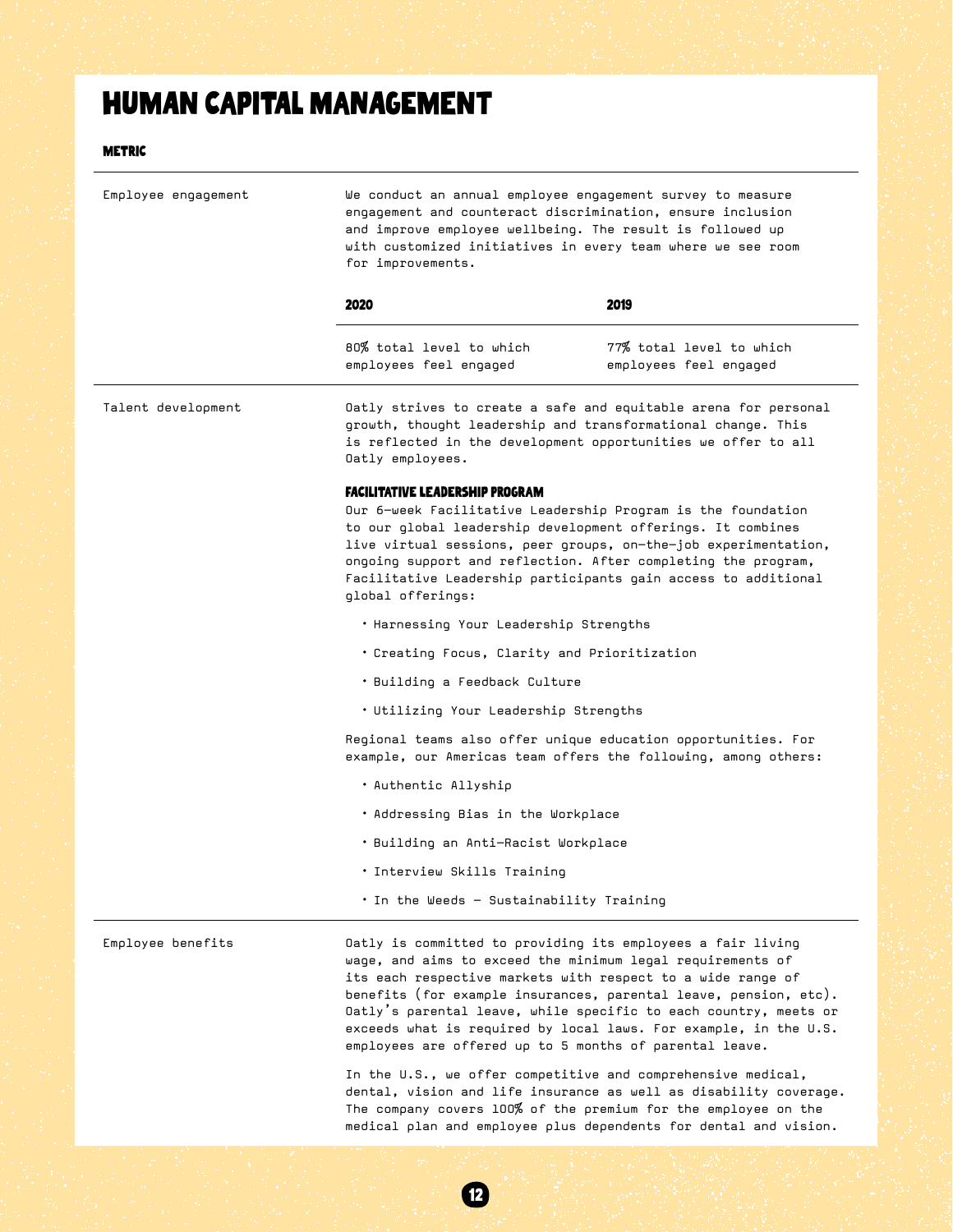## Diversity, Equity, & Inclusion (DEI)

#### Global DEI Mission & Promises

We promise to be inclusive. Oatly should feel like home to everyone who works there – regardless of spiritual beliefs, birth country, race, gender, sexual orientation, or whatever else makes our employees who they are. We are a company built on the idea of change. Being committed to real change means that we actively show up and listen, openly admit when we fail, and prioritize concrete actions around our shortcomings. We commit to learning and growing together, to become a truly inclusive company that is organically diverse.

We promise to:

- Unequivocally reject all forms of discrimination.
- Recognize barriers experienced by different groups, and co-create solutions with such groups of people.
- Admit when we have failed, and always strive to do better.
- Run frequent internal surveys around discrimination and listen to employees' stories.
- Create tailored diversity initiatives for teams, departments, and markets.
- Reflect the diversity found in every market we operate in, improve on our current situation, and clear goals for each team.

Not only is diversity core to our culture, we know it is key to our success as a business. Studies show that teams make better decisions and innovate more boldly when they're made up of diverse perspectives and supportive of new ways of thinking. To ensure that employees feel psychologically safe and that the diverse perspectives they represent create only productive – not destructive - friction, we prioritize building teams and creating training programs to develop an inclusive mindset. In addition to our global programs, regional divisions of Oatly have implemented unique initiatives of their own.

13

#### **METRIC**

Global programs and initiatives

#### Guiding Principles:

Our **GUIDING PRINCIPLES** have emerged from coworker discussions held at all our different Oatly workplaces around the globe, and research studies on how to build high performing, innovative and engaged teams in fast scaling organizations. Psychological safety - the feeling of being heard and included - is the most important criteria for that, it is also the foundation of our Guiding Principles and our DEI programs.

#### **LEADERSHIP**

In 2020 we started running The Oatly Leadership Program, aiming to scale the guiding principles globally. The program works to foster self-awareness in our employees and teaching them how to lead in an inclusive and empathetic way. The program is part of the onboarding process and so far, 300 leaders at Oatly have participated.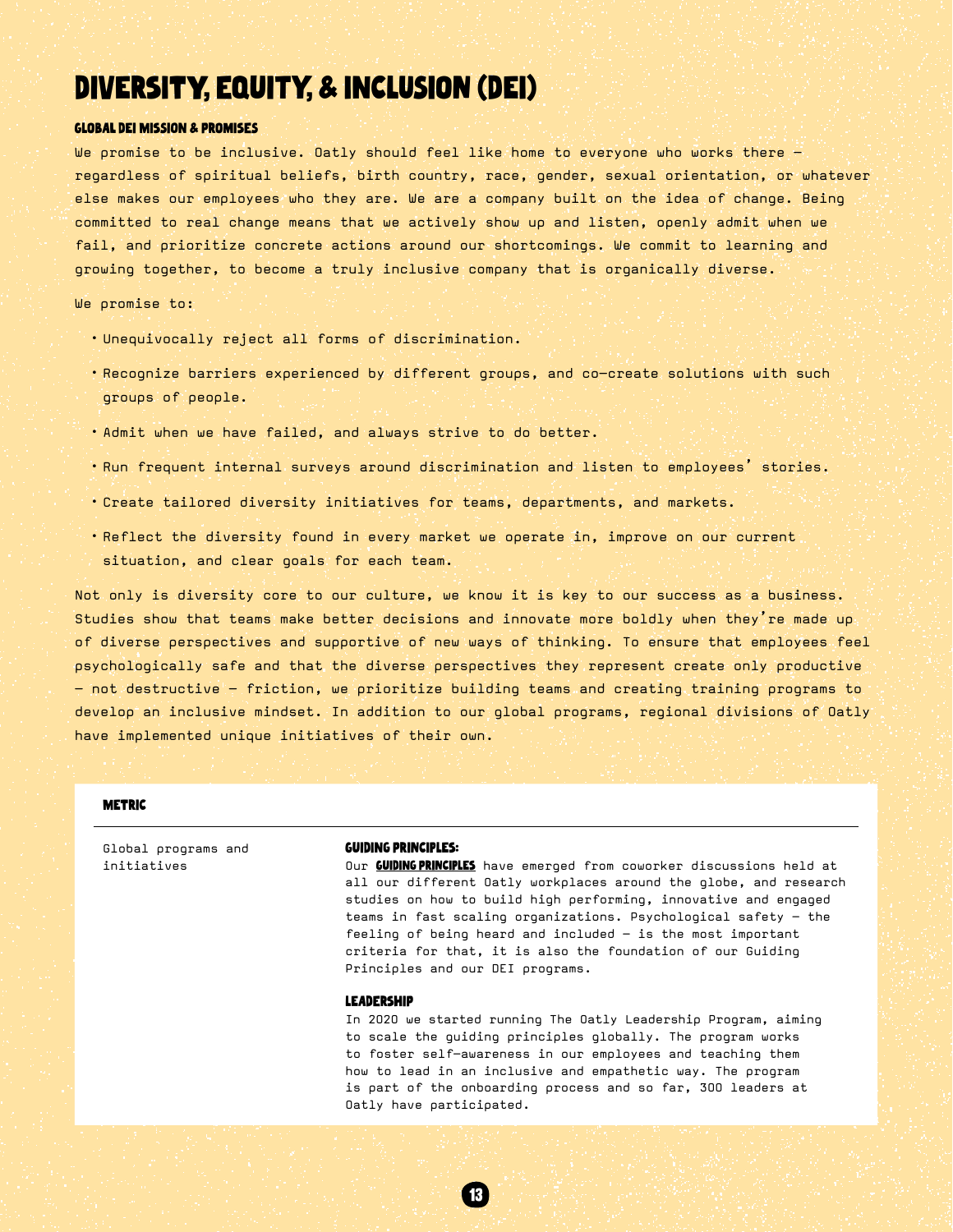#### **COMMUNITIES**

In collaboration with THEFEM LEAGUE we have created space for various Oatly communities to connect. Beyond connection, the purposes of these communities include:

- Building an inclusive culture and sense of wellbeing and belonging
- Providing employees a way to develop their own self-awareness and self-leadership
- Providing the company an opportunity to learn and improve from the collective intelligence offered in these community groups.

These are the current communities at Oatly:

- OATLY CARES: For anyone at Oatly to get together, break the isolation brought on by the pandemic, and share best practices for wellness.
- OATLY WOMEN: For people who identify as women to discuss, share, and gain insight around life experiences specific to women. This community is designed to ensure and facilitate gender equity within the organisation.
- **OATLY MEN:** For people who identify as men to freely discuss, share and gain insight around concerns related to work and life.
- **OATLY LGBTQ**+: For people who identify as LGBTQ+ to discuss challenges and co-create solutions to make Oatly a more inclusive place to work.
- **OATLY POC & ALLIES:** For people who want a safe space to talk about what it means to be a person of color today, and how employees can make Oatly a place where everyone 'feels at home.' This is a community where employees can experience a diversity of people and of thought, discuss difficult questions, and explore strategies for positive change at Oatly. After meeting separately as a Community of Allies and a Community for People of Color, the two groups decided that their shared desire to make Oatly a more diverse, equitable, and inclusive place was a topic they wanted to collaborate on to co-create solutions.

Issues raised in the communities that need attention and action are currently escalated to the global People & Transformation team via the Fem League.

#### **RECRUITMENT**

All employees are given access to a workshop to learn how to "Hire without bias" via Utopia.

#### Cultural Awareness Workshops in Cross-Cultural Teams

14

As Oatly's global teams are cross-cultural in nature, teams hold workshops to build awareness of their cultural differences and learn tools to talk about those differences. The aim of the workshops is to encourage teams to harness the differences in their cross-cultural teams as a superpower.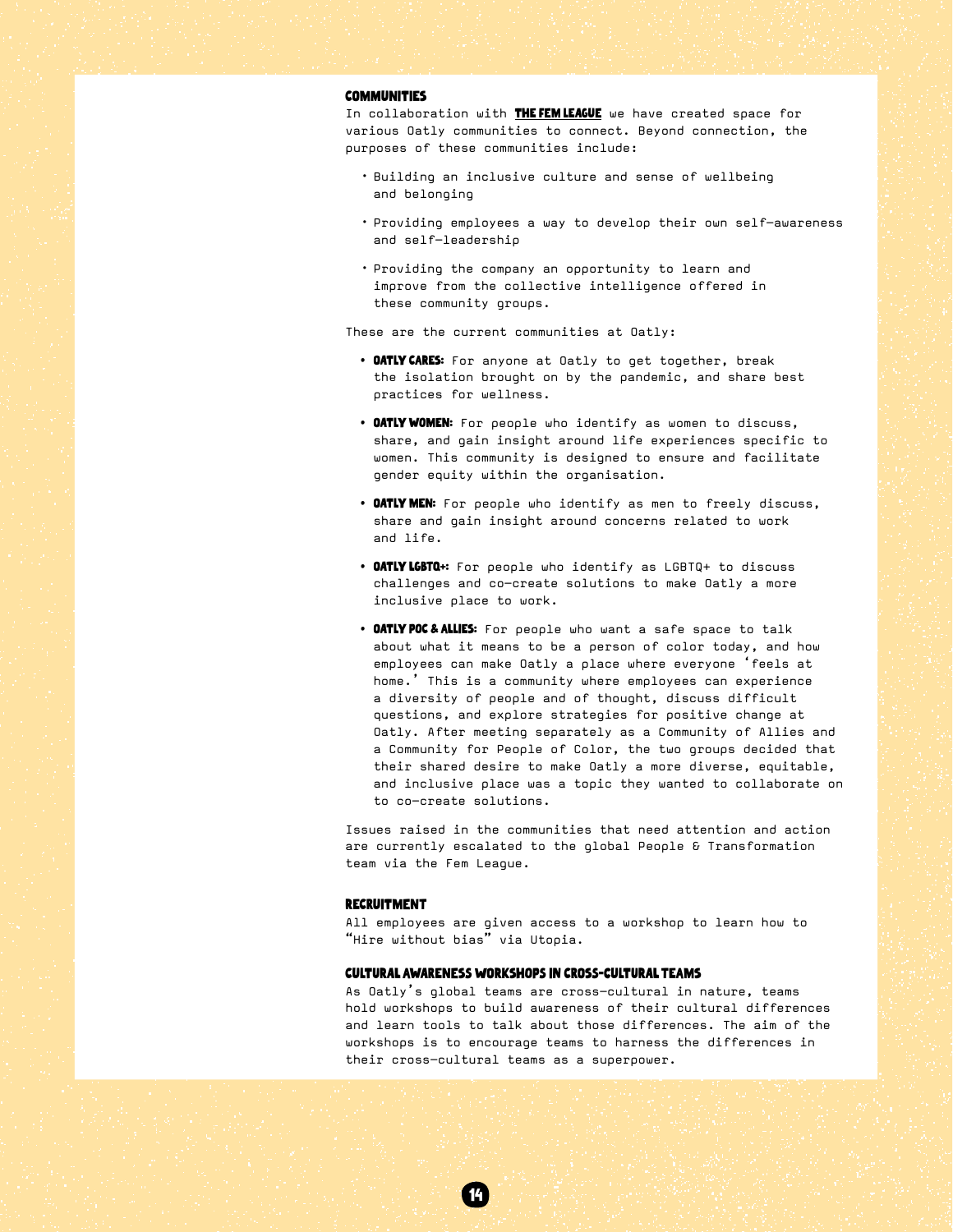Percentage of employee gender, racial/ethnic group, and generational representation

#### 2020 Global Gender Diversity Statistics

| <b>GENDER</b> | <b>TOTAL</b> | <b>TEAM MANAGERS</b> | <b>LEADERSHIP TEAM</b> |
|---------------|--------------|----------------------|------------------------|
| Women         | 52%          | 46%                  | 33%                    |
| Men           | 48%          | 54%                  | 67%                    |

#### 2020 U.S. Racial/Ethnic Diversity Statistics

| <b>RACE</b>            | TOTAL | <b>TEAM MANAGERS</b> |
|------------------------|-------|----------------------|
| Hispanic/Latino        | 15%   | 11%                  |
| Asian                  | 9%    | 4%                   |
| Black/African American | 9%    | 6%                   |
| Two or more races      | 3%    | 4%                   |
| White                  | 64%   | 75%                  |

The DEI statistics that we can measure vary per market. The U.S. is where we are able to legally track and report the most detailed data.2020 U.S. Generational Diversity Statistics

| <b>GENERATION</b> | <b>TOTAL</b> | <b>TEAM MANAGERS</b> |
|-------------------|--------------|----------------------|
| Baby Boomers      | 5%           | 12%                  |
| Gen X             | 32%          | 48%                  |
| Millennial        | 60%          | 40%                  |
| Gen Z             | 3%           | о%                   |

## Employee Health & Safety

**METRIC** 

Health & safety management Our safety and health policy ensures that employees feel safe and work to incorporate safety into their overall work mindset. We know that rapid production growth comes with an increasing risk of incidents and accidents, so it is crucial to build the right culture and behaviors around safety. Everyone should understand their responsibilities and participate in a sharing-and-learningculture, where good practices are communicated and we look to learn and improve our practices following any incidents. • Supported COVID-safe working conditions for all employees. • Introduced a hazard reporting process. • Began a process to establish a centralized, enterprise-wide system for health and safety reporting. We aim to disclose and look to use this information in future sustainability reporting.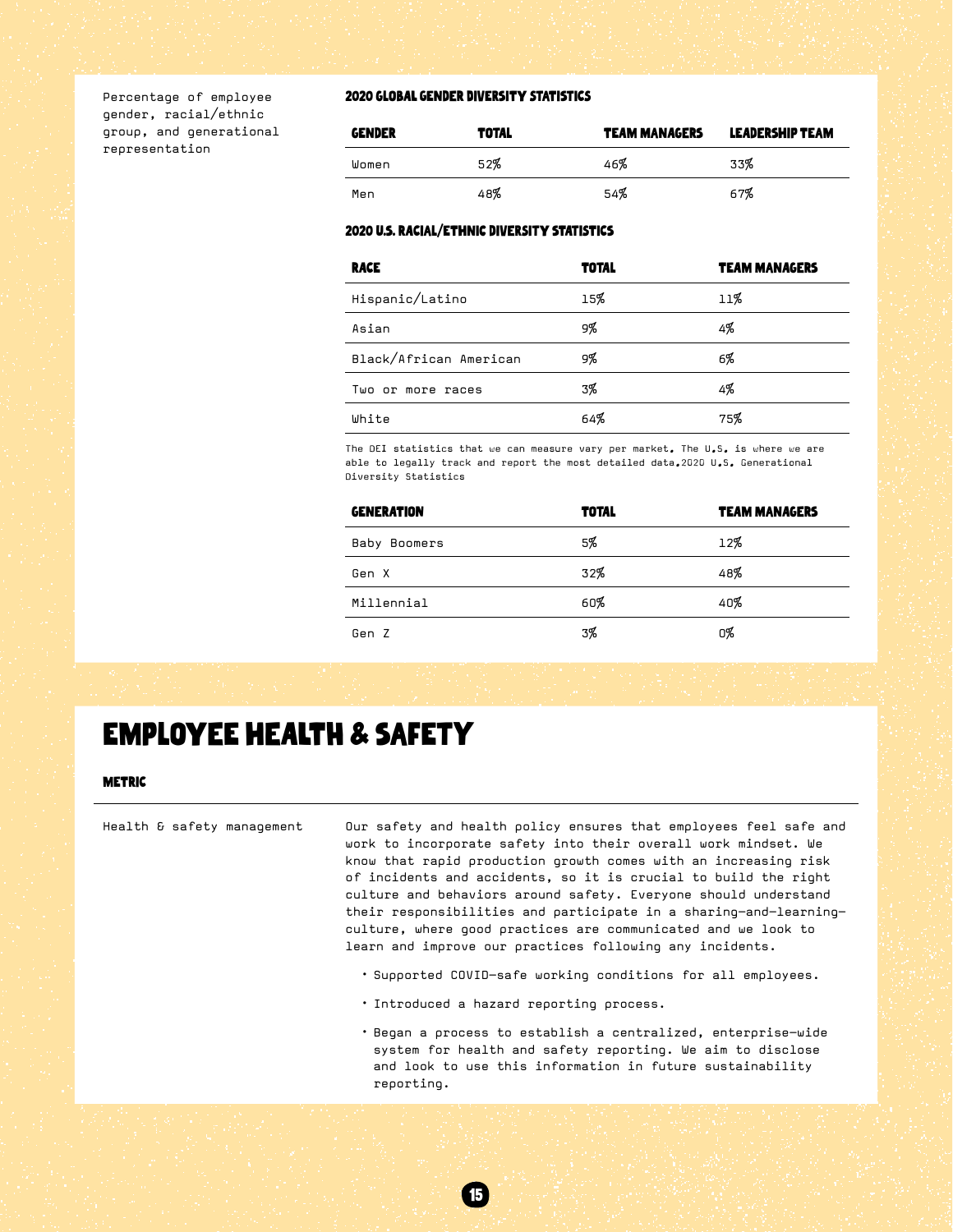## Health & Nutrition

#### **METRIC**

Revenue from (1) zero- and low-calorie, (2) no-added sugar, and (3) artificially sweetened beverages

We do not track this data at this time, but we are investigating approaches for future reporting.

SASB: FB-NB-260a.1

Discussion of process to identify and manage products and ingredients related to nutritional and health concerns among customers

SASB: FB-NB-260a.2

Oatly was founded by food scientists on a mission to create an upgraded alternative to traditional dairy. They had simple goals: first, to make a plant-based dairy that was in tune with the needs of both humans and the planet, and second, to make it taste delicious and function well so people would use it. We launched the world's first oat drink product in 1995 and have been the only company focused solely on liquid oat technology for more than 25 years, working to put forward the best possible version of milk. We developed a proprietary oatbase production process that is core to all Oatly's products. The patented process mimics the human body's own process and uses natural enzymes to turn raw oats into a nutritional, delicious liquid food. Our patents are supplemented with and protected by decades of production craftsmanship and a global innovation organization. The resulting oatbase ingredient is used to make our final oat drink product, which is made up of a balance of macronutrients – carbohydrates, protein, fiber and fats – and is fortified with vitamin and mineral micronutrients.

Our production processes are built from our deep understanding of the oat at the raw material level. We work closely with our oat suppliers to ensure oats are cultivated properly through different seasons and conditions, and we understand how the natural variances in agriculture may impact our raw ingredients and products. We have exclusive partnerships with industry leaders to analyze entire oat genomes and genes to identify naturally occurring variances that help us improve on product nutritional qualities (specific protein and beta-glucan fiber profiles), technological properties (process improvements) and agronomic properties (yield and resilience). We look to science to inform our point of view on how to build our products for health and nutritional outcomes.

We continue to invest in our innovation capabilities through the expansion of our Food Innovation team on a global as well as regional level, and through our Research Hubs in Sweden and Singapore, which are currently under development, with target opening dates in 2022. These Research Hubs will further develop our long-term innovation capabilities as well as continue to conduct clinical studies on the effect of oat-based products for metabolic syndromes and personalized nutritional needs of children. Our research and development work also includes looking at the wider uses and applications of the entire raw material oats, particularly by-products and residue from the oat base production process.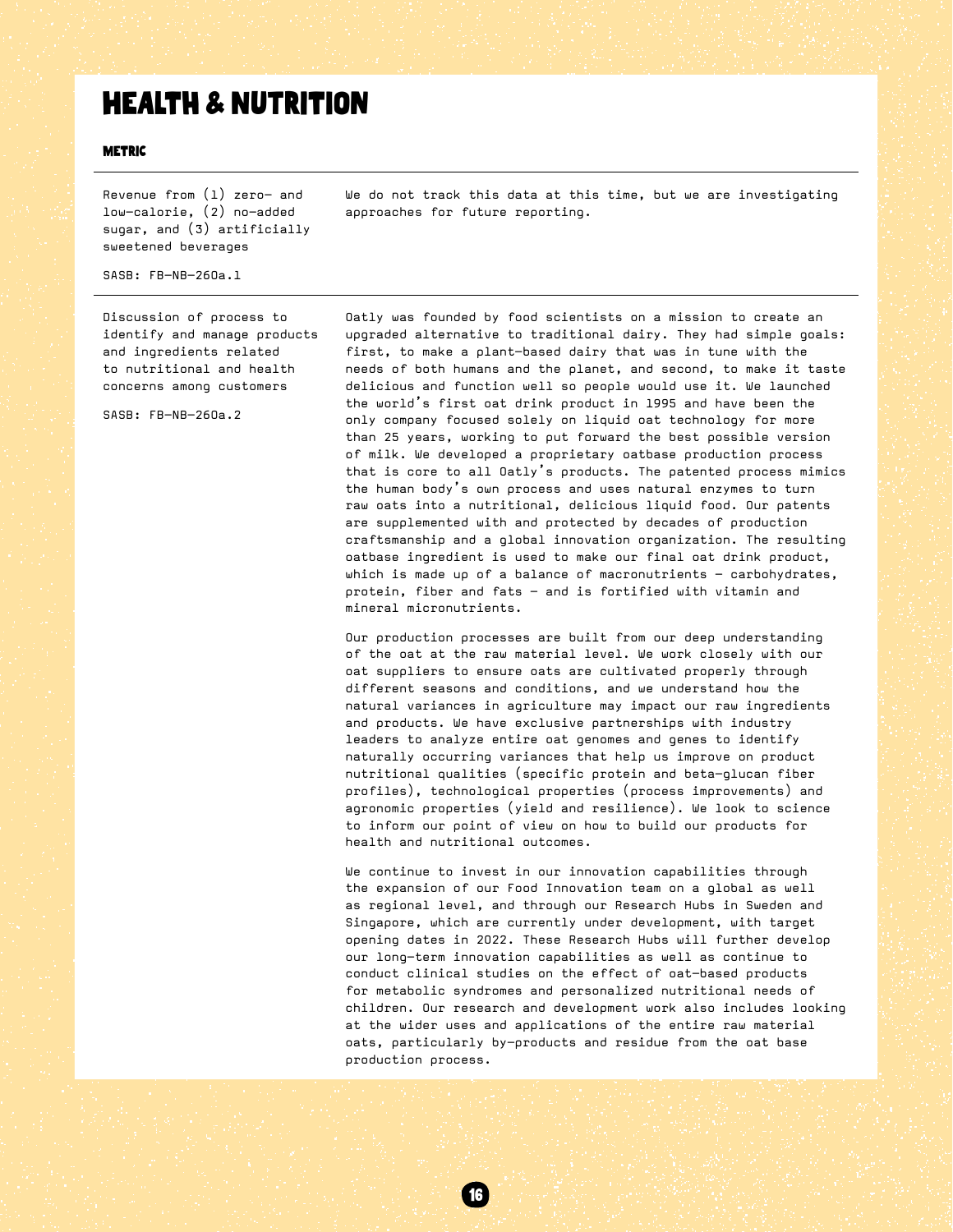## Product Labeling & Marketing

#### **METRIC**

Percentage of advertising impressions (1) made on children and (2) made on children promoting products that meet dietary guidelines Our ads and marketing are not targeted towards children. As dietary guidelines.

SASB: FB-NB-270a.1

as (1) containing genetically modified organisms (GMOs) and (2) non-GMO

a result, we do not have data for the number of impressions made on children or children promoting products that meet

Revenue from products labeled We do not measure this globally at this time.

SASB: FB-NB-270a.2

Number of incidents of noncompliance with industry or regulatory labeling and/or marketing codes

We have not received any incidents of non-compliance with industry or regulatory labeling and/or marketing codes.

SASB: FB-NB-270a.3

Total amount of monetary losses as a result of legal proceedings associated with marketing and/or labeling practices

We have not incurred any monetary losses as a result of legal proceedings associated with marketing and/or labeling practices.

SASB: FB-NB-270a.4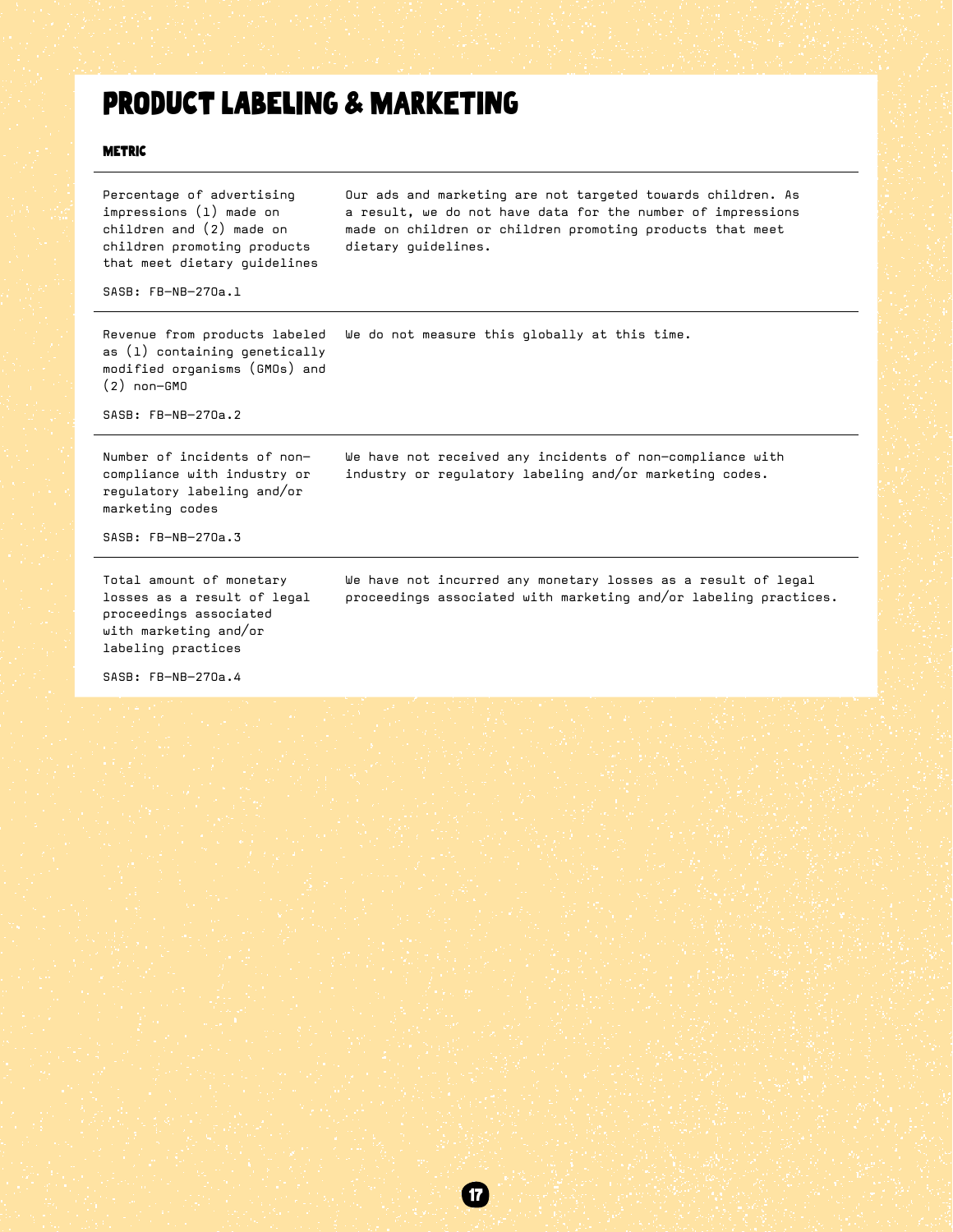# GOV







Our governance and ethics programs are grounded in our mission and our core values of health, sustainability, and trust. We are committed to conducting our business with integrity. We seek to uphold human rights throughout our value chain, and responsibly source key ingredients for our products.

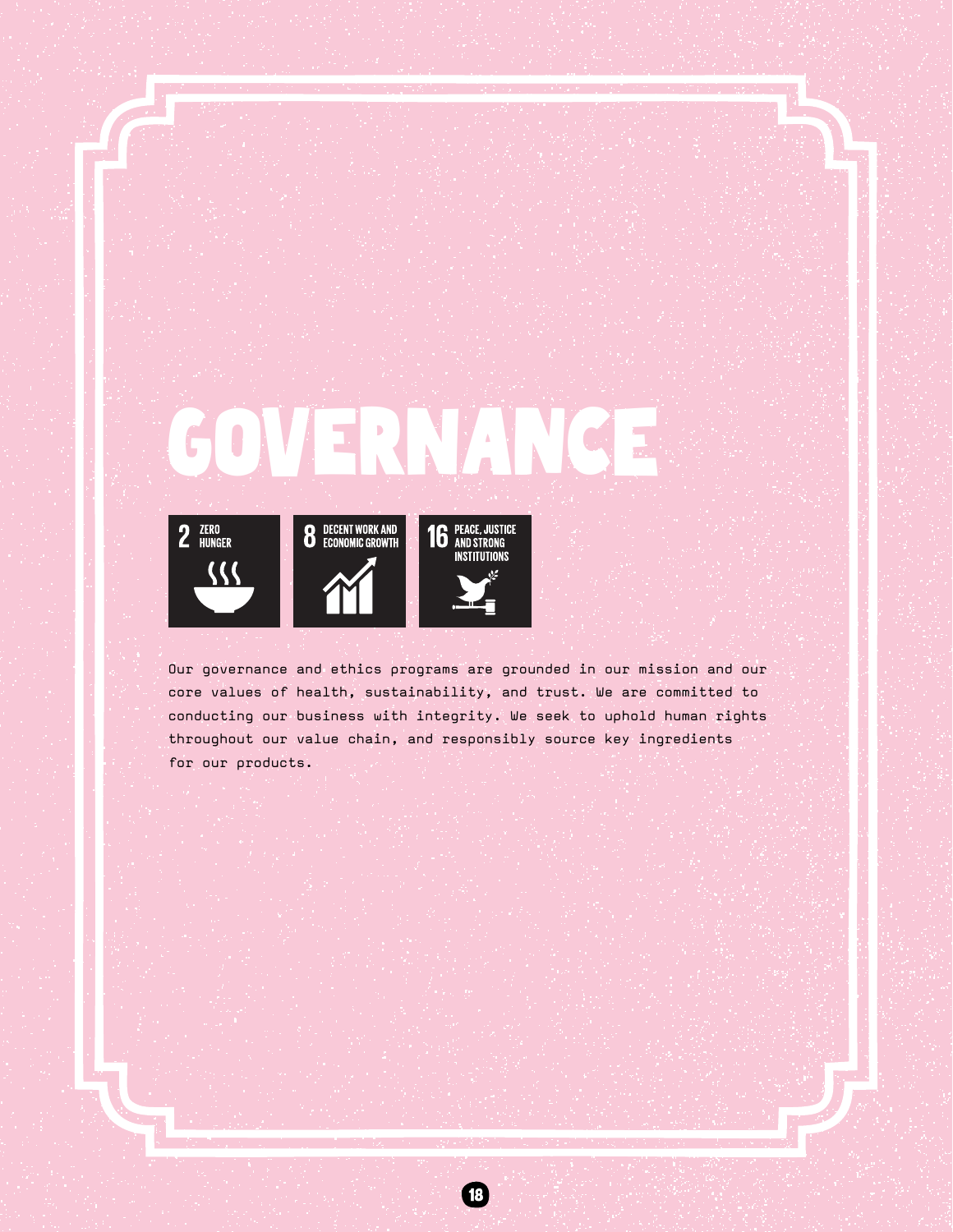## Business Ethics

Metric

| Business Ethics          | Our CODE OF CONDUCT expresses our ethics as a company, and it is<br>critical that all employees respect and act in accordance with<br>it. It addresses key issues like prohibitions against bribery,<br>corruption, and discrimination. In 2021, we are including<br>our business conduct and ethics quidelines in all employment<br>contracts and have conducted mandatory training for all employees<br>and executives on our code of conduct and on anti-bribery &<br>corruption. We have included compliance clauses in our commercial<br>agreements and other contracts with third parties.              |
|--------------------------|---------------------------------------------------------------------------------------------------------------------------------------------------------------------------------------------------------------------------------------------------------------------------------------------------------------------------------------------------------------------------------------------------------------------------------------------------------------------------------------------------------------------------------------------------------------------------------------------------------------|
|                          | We have also upgraded our whistleblower program. Our<br>whistleblower service enables reporting any behavior that goes<br>against the code of conduct.                                                                                                                                                                                                                                                                                                                                                                                                                                                        |
|                          | We are enhancing our whistleblower system to allow reporting<br>through multiple channels with global support, several language<br>options and a better process to ensure anonymity for all of our<br>employees and consultants.                                                                                                                                                                                                                                                                                                                                                                              |
| Supplier Code of Conduct | Our CODE OF CONDUCT states our company values and requirements<br>on key issues such as human rights, working conditions and<br>anti-corruption to mention a few. Today all our suppliers and<br>production partners must either commit to comply with our code<br>of conduct or present their own, with a standard equal to ours.<br>In 2020 we conducted a gap analysis on our code of conduct and<br>concluded that we will develop a supplier-specific code of conduct<br>to set qlobal standards, demonstrate best practices, and provide<br>clear accountability and performance evaluation quidelines. |

Human Rights Policy MODERN SLAVERY STATEMENT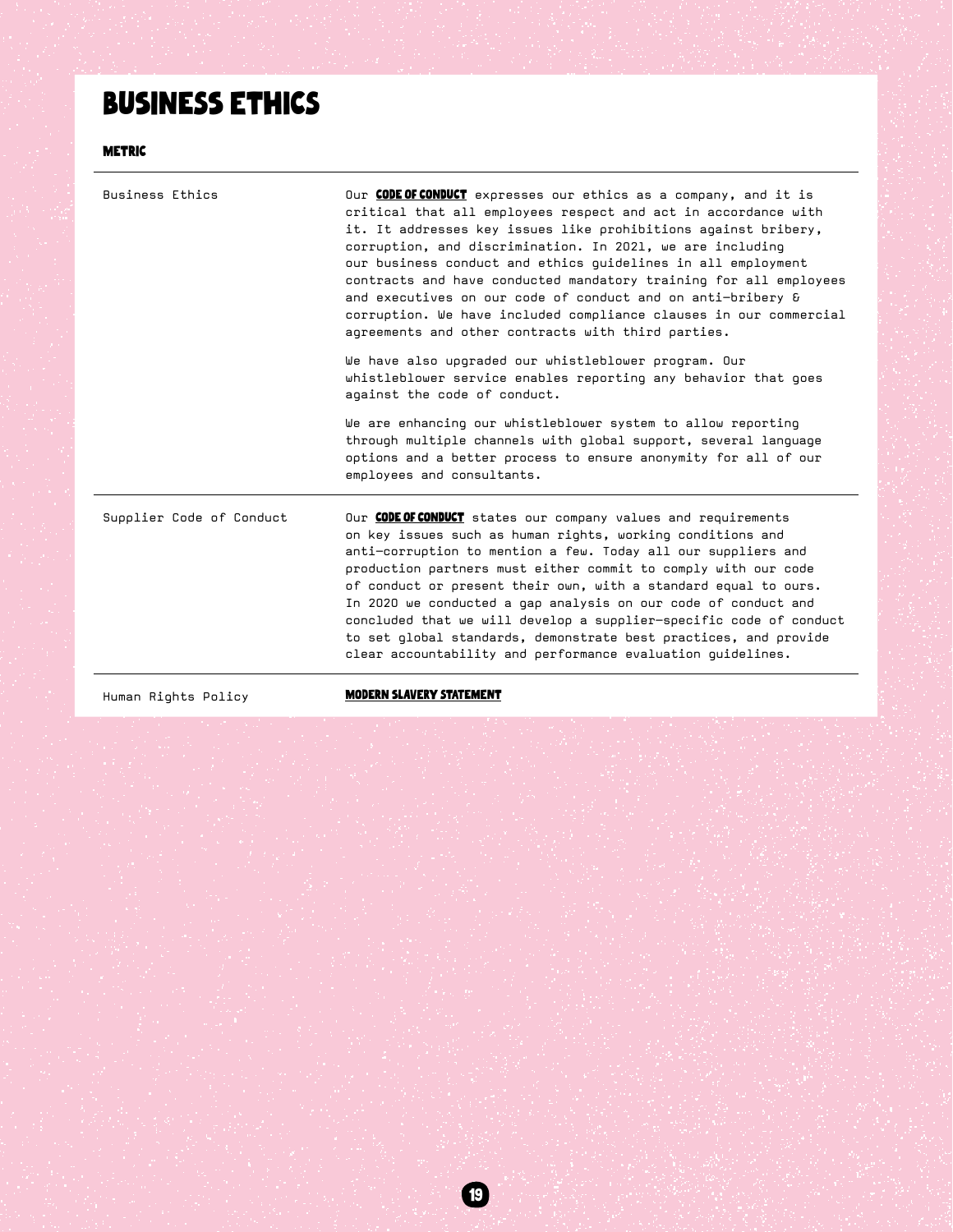## Supply Chain Management

#### **METRIC**

Supplier engagement on social and environmental criteria As our production expands to new continents and our sourcing becomes more complex, our practices in managing potential risks must evolve as well. In 2020, we launched a systematic approach that integrates sustainability into daily sourcing practices and decisions. This looks at both the environmental and social sustainability impacts of our suppliers. In addition to our code of conduct, we ask our suppliers to meet our sustainability requirements by reporting their sustainability performance, supplying us with sustainable materials and meeting our anti-corruption requirements stated in the code of conduct. In 2020 we updated our supplier requirements to better reflect our global scope. And in late 2020, we introduced the EcoVadis tool to more actively partner with our suppliers on their sustainability efforts. These are important steps towards our ambition to source 100% of our strategic direct materials sustainably and make sure our solutions fit each material, practice or region. In 2020 we further integrated sustainability into new product development and new supplier selection processes– making sustainability as important as quality and commercial aspects.

Suppliers' social and environmental responsibility audit (1) non-conformance rate and (2) associated corrective action rate for (a) major and (b) minor non-conformances

We are partnering with EcoVadis to identify risks and determine what steps we take moving forward - whether we do audits or site visits/ corrective action. In the 2020 sustainability report we referenced that we we've partnered with EcoVadis. In the future we will have a KPI developed around this that we will include in our annual sustainability reporting.

SASB: FB-NB-430a.1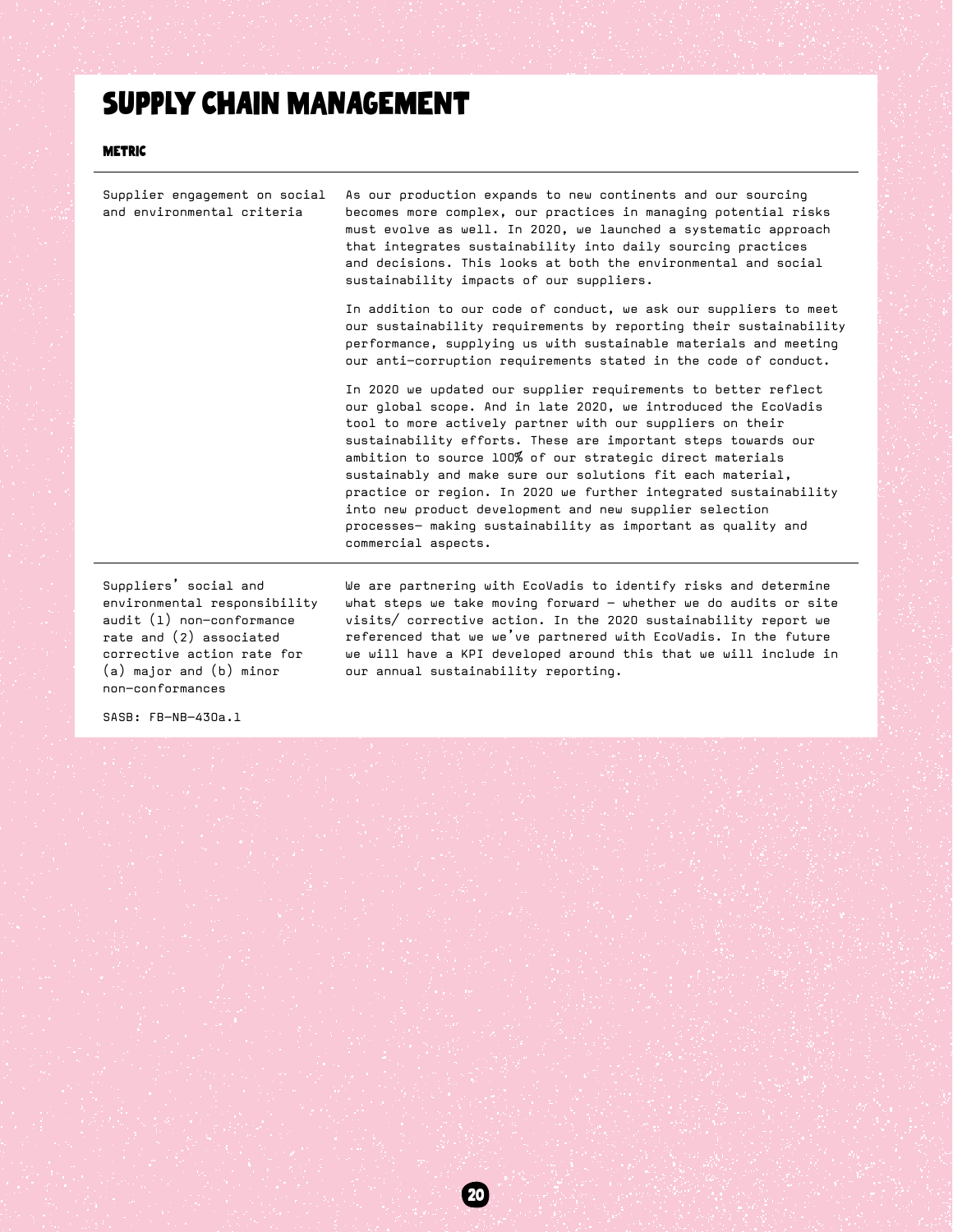Percentage of ingredients sourced from regions with High or Extremely High Baseline Water Stress

We are currently in the process of assessing the sustainability risks and identifying sourcing opportunities for our strategic ingredients.

SASB: FB-NB-440a.1

List of priority beverage ingredients and description of sourcing risks due to environmental and social considerations

SASB: FB-NB-440a.2

Oats remain our biggest and most important ingredient, and account for 84% of our total purchase volume of ingredients. Because of the volume, the cultivation of oats is also the biggest driver for the climate impact of our ingredients. The climate impact from oats depends on multiple factors, including farming systems and practices, type of land and average yield. The main reason the climate impact of our ingredients decreased is a change in where we source oats. During 2020 we sourced more oats from Sweden and Canada and less oats from Finland compared to 2019. In Finland the arable soil is humus-rich, and the climate footprint is twice as high as for oats grown in Sweden. In 2020 we also further developed a program in Sweden with our oat supplier to ensure the oats we source are cultivated without growth regulators or glyphosate, and we will expand the program to include more climate efficient fertilizers.

We continue to work on supporting sustainable practices for oat cultivation across our markets, together with partners such as farmers, suppliers, non-profits and researchers. We support projects that promote holistic, on-farm, nature-based solutions to improve soil health, water quality and land restoration and reduce the overall climate impact of farming. In 2020 we also joined the Sustainable Agriculture Initiative (SAI) Platform to participate in the Crops working group and Innovation Task Force, to share experience and practices in sustainable agriculture among peer companies.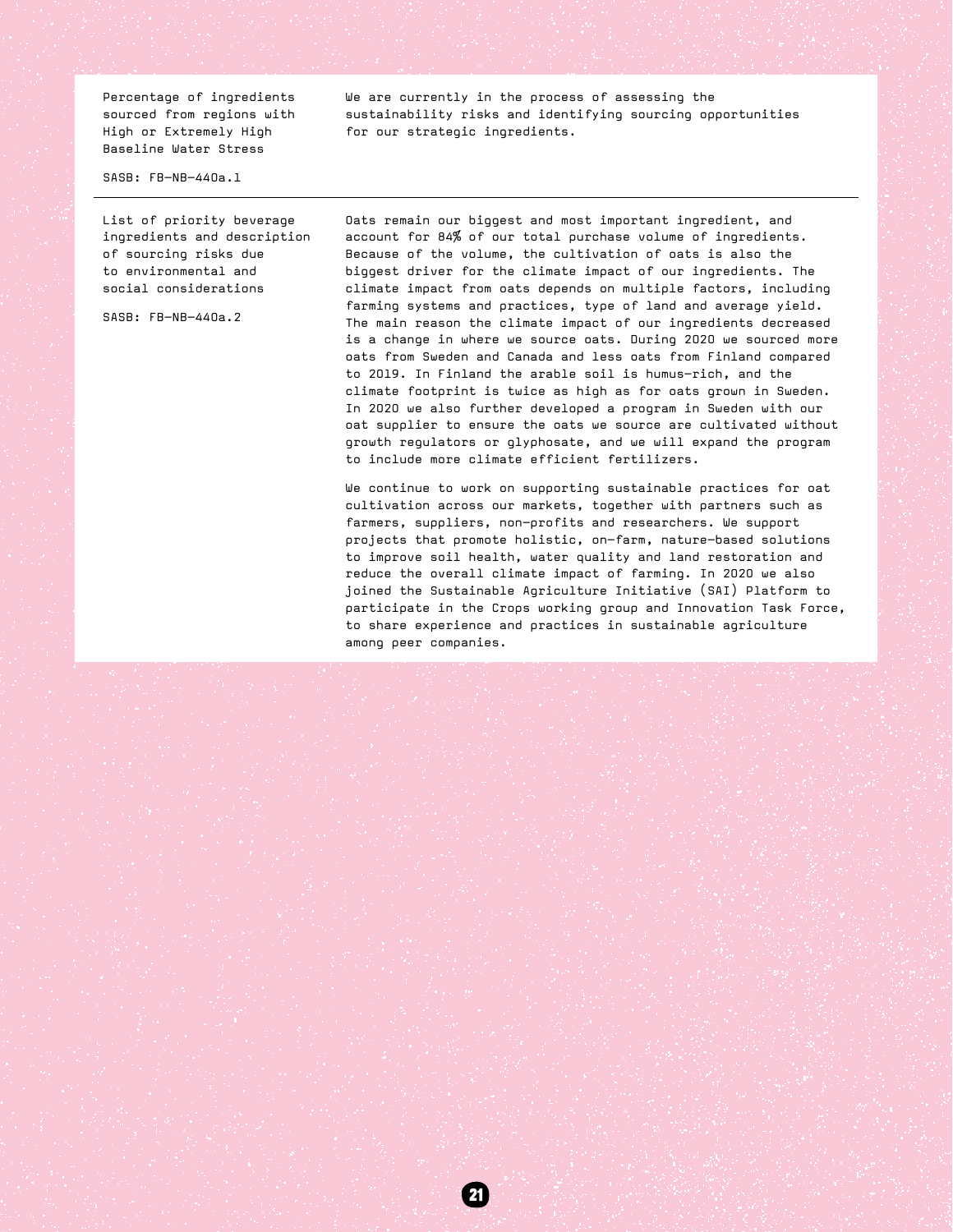## Corporate Governance

#### Metric

| Board Composition  | Average Age: 54                                                         |
|--------------------|-------------------------------------------------------------------------|
|                    | Gender Diversity: 31%                                                   |
|                    | Racial/Ethnic Diversity: 38%                                            |
|                    | Average Tenure: 1.5 years                                               |
|                    | Independence: 77%                                                       |
|                    | Separate CEO and Chair Role                                             |
|                    | Standing Board Committee Independence: 100%                             |
| Best Practices     | Continuing education for directors and orientating for new<br>directors |
|                    | Board oversight of ESG                                                  |
| Accountability     | Majority voting (plurality for contested elections)                     |
|                    | Annual Board and Committee self-evaluation                              |
|                    | Annual evaluation of CEO by independent directors                       |
| Shareholder Rights | Shareholder right to call a special meeting $($ >10%)                   |
|                    | No poison pill                                                          |
|                    |                                                                         |

One-share, one-vote